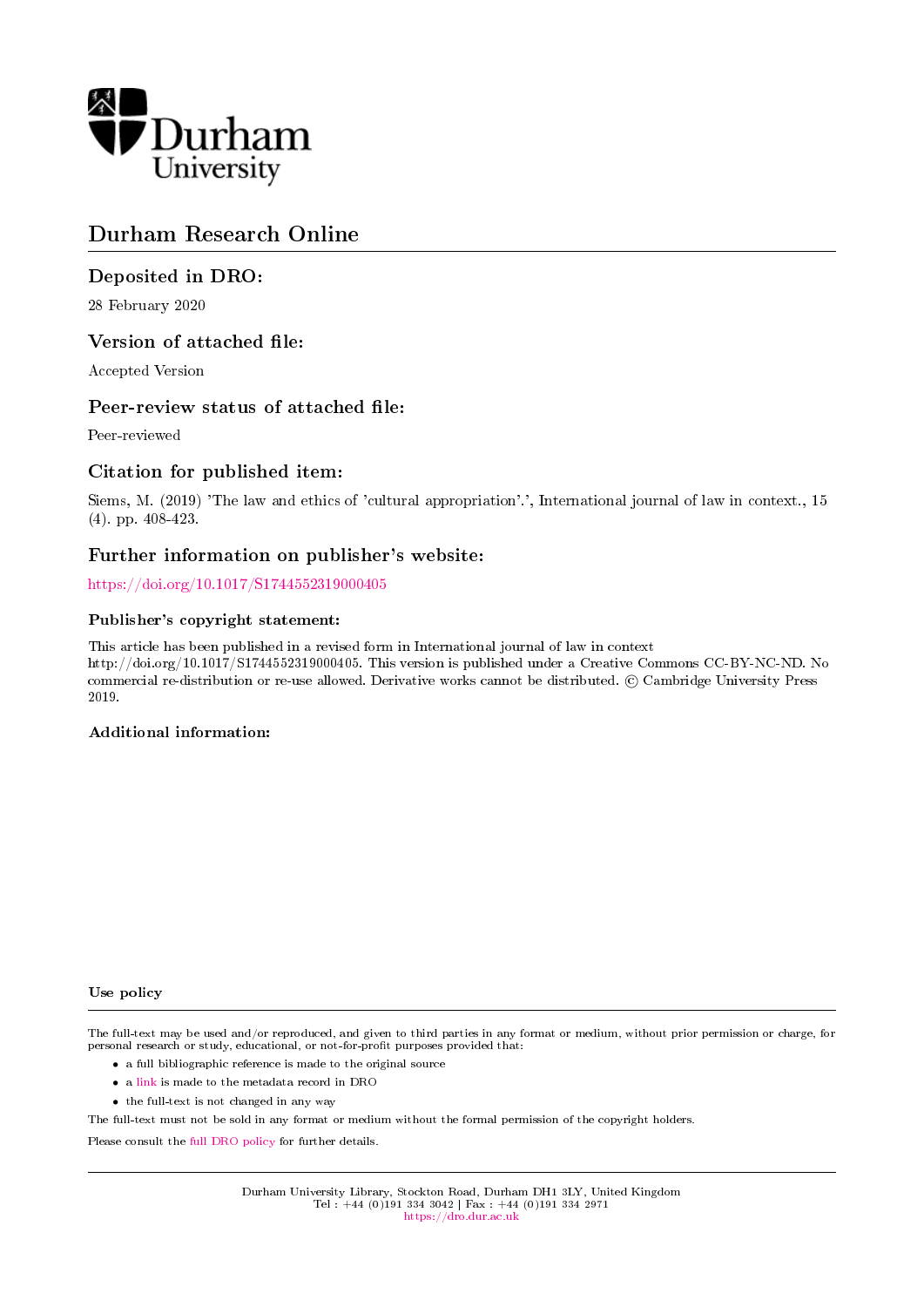## **The Law and Ethics of 'Cultural Appropriation'**

Mathias Siems\*

*Abstract:* Cultural appropriation is often defined as the 'taking of intellectual property, cultural expressions or artifacts, history, and ways of knowledge.' Despite this apparent link to intellectual property, legal issues are only rarely mentioned in the current debate. Thus, to start with, this article aims to fill this gap in identifying the possible bases in existing laws that may, at least in principle, justify claims of unlawful behaviour. As far as ethical considerations are concerned, the article then notes a deep divide between those who fully endorse the notion of cultural appropriation and those who are resolutely opposed to it. This article aims to give fair consideration to both sides of the argument, suggesting three categories of potentially unethical conduct. On this basis, the article finally revisits possible legal responses from a normative perspective.

*Keywords:* law and culture, ethics, intellectual property, tort law, freedom of speech, identity politics

JEL Codes: K00, K13, K20, K38, O34

**.** 

**Final version published in (2019) 15** *International Journal of Law in Context* **408-423**

<sup>\*</sup> Professor of Private Law and Market Regulation, European University Institute, Italy; Professor of Commercial Law, Durham University, UK (on leave). Email: [mathias.siems@eui.eu.](mailto:mathias.siems@eui.eu)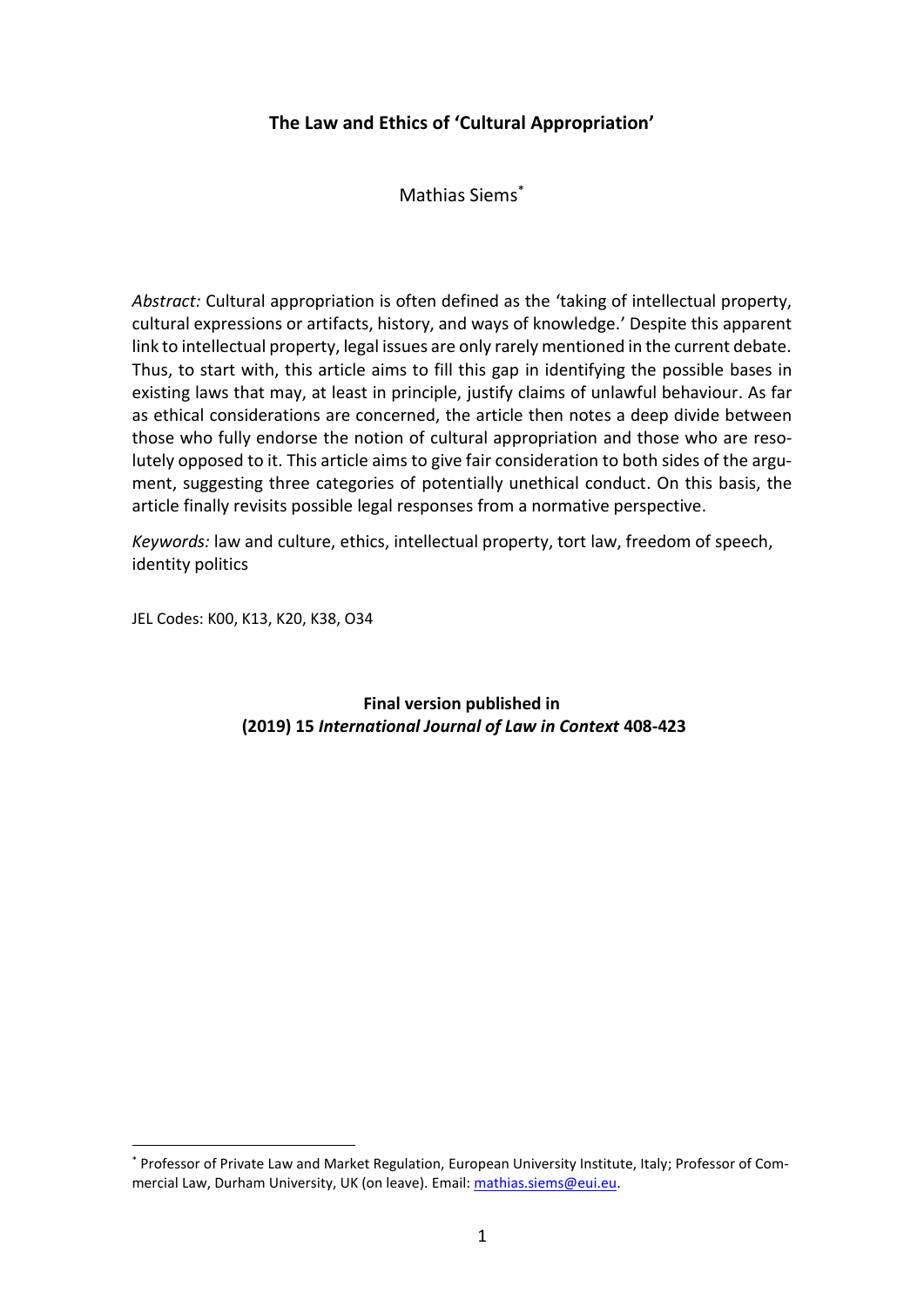### **1. Introduction**

The term 'cultural appropriation' was rarely used prior to the early 2010s; yet, this has changed in recent years, with a Google search showing 2.9 million results in 2019.<sup>1</sup> This trend does not mean that the concept of cultural appropriation is uncontroversial. Rather the opposite: the debate is deeply divided between those who fully endorse it as a welcome protection of group identities and those who are resolutely opposed to it emphasising the benefits of cultural borrowing and mixing.<sup>2</sup>

To illustrate the debate, this introduction provides a representative list of recent examples. These examples are phrased in a relatively general manner; yet, this article will then also discuss how far variations in the precise context could make a difference. The examples are:

- (1) Is it acceptable to wear a haircut that derives from another culture (e.g., 'white people with dreadlocks' 3 )?
- (2) Is it acceptable to wear items of clothing that derive from another culture (e.g., sombreros at an English university freshers' fair<sup>4</sup>)?
- (3) Is it acceptable to identify as belonging to another culture (e.g., Rachel Dolezal identifying as black<sup>5</sup>)?
- (4) Is it acceptable to run a business pretending to belong to another culture (e.g., Indian restaurants run by people from other countries<sup>6</sup>)?
- (5) Is it acceptable to perform an artistic role that represents someone from another culture (e.g., a straight actor in a transgender role<sup>7</sup>)?
- (6) Is it acceptable to pursue a hobby that derives from another culture (e.g., yoga in Western countries<sup>8</sup>)?
- (7) Is it acceptable to produce works of art that take the perspective of another culture (e.g., the film 'Isle of Dogs' set in Japan<sup>9</sup>)?

<sup>1</sup> Google search. Available at: [https://trends.google.com/trends/explore?date=all&q=%22cul](https://trends.google.com/trends/explore?date=all&q=%22cultural%20appropriation%22)[tural%20appropriation%22](https://trends.google.com/trends/explore?date=all&q=%22cultural%20appropriation%22) an[d https://www.google.com/search?source=hp&ei=d3-rW-un](https://www.google.com/search?source=hp&ei=d3-rW-unHKaZgAao_4zADQ&q=)HKaZgAao\_4zADQ&q='[cultural+appropriation](https://www.google.com/search?source=hp&ei=d3-rW-unHKaZgAao_4zADQ&q=)'. All internet sources were accessed on 24 November 2019.

<sup>2</sup> See further Sections 3.1 and 4.2, below.

<sup>&</sup>lt;sup>3</sup> 'Dear White People with Dreadlocks: Some Things to Consider', CNN, 1 April 2016. Available at: [https://edition.cnn.com/2016/03/31/living/white-dreadlocks-cultural-appropriation-feat/index.html.](https://edition.cnn.com/2016/03/31/living/white-dreadlocks-cultural-appropriation-feat/index.html)

<sup>4</sup> 'Student Union Bans "Racist' Sombreros", *The Guardian*, 29 September 2015. Available at: [https://www.theguardian.com/world/2015/sep/29/uea-student-union-bans-racist-sombreros.](https://www.theguardian.com/world/2015/sep/29/uea-student-union-bans-racist-sombreros)

<sup>5</sup> 'Rachel Dolezal Is Back, Refusing to Apologize for Lying About Being Black', *Vanity Fair*, 28 February 2017. Available at: [https://www.vanityfair.com/style/2017/02/rachel-dolezal-refuses-to-apologize.](https://www.vanityfair.com/style/2017/02/rachel-dolezal-refuses-to-apologize) 

<sup>6</sup> 'White People Running Indian Restaurant???', *The Student Room*, 5 March 2016. Available at: [https://www.thestudentroom.co.uk/showthread.php?t=3932243.](https://www.thestudentroom.co.uk/showthread.php?t=3932243)

<sup>&</sup>lt;sup>7</sup> 'Is Hollywood Guilty of Cultural Appropriation in its Casting?', *Acculturated*, 27 May 2017, *https://ac*[culturated.com/hollywood-guilty-cultural-appropriation-casting/.](https://acculturated.com/hollywood-guilty-cultural-appropriation-casting/)

<sup>8</sup> 'Is My Yoga Cultural Appropriation? What to Do About It', *Huffington Post*, 2 September 2016. Available at: [https://www.huffingtonpost.com/susanna-barkataki/is-my-yoga-cultural-ap](https://www.huffingtonpost.com/susanna-barkataki/is-my-yoga-cultural-appro_b_9191342.html)[pro\\_b\\_9191342.html.](https://www.huffingtonpost.com/susanna-barkataki/is-my-yoga-cultural-appro_b_9191342.html)

<sup>&</sup>lt;sup>9</sup> "'Isle of Dogs" Is a White Man's Fantasy of Japan', *Vice*, 10 April 2018. Available at: [https://www.vice.com/en\\_uk/article/paxqkn/isle-of-dogs-is-a-white-mans-fantasy-of-japan.](https://www.vice.com/en_uk/article/paxqkn/isle-of-dogs-is-a-white-mans-fantasy-of-japan)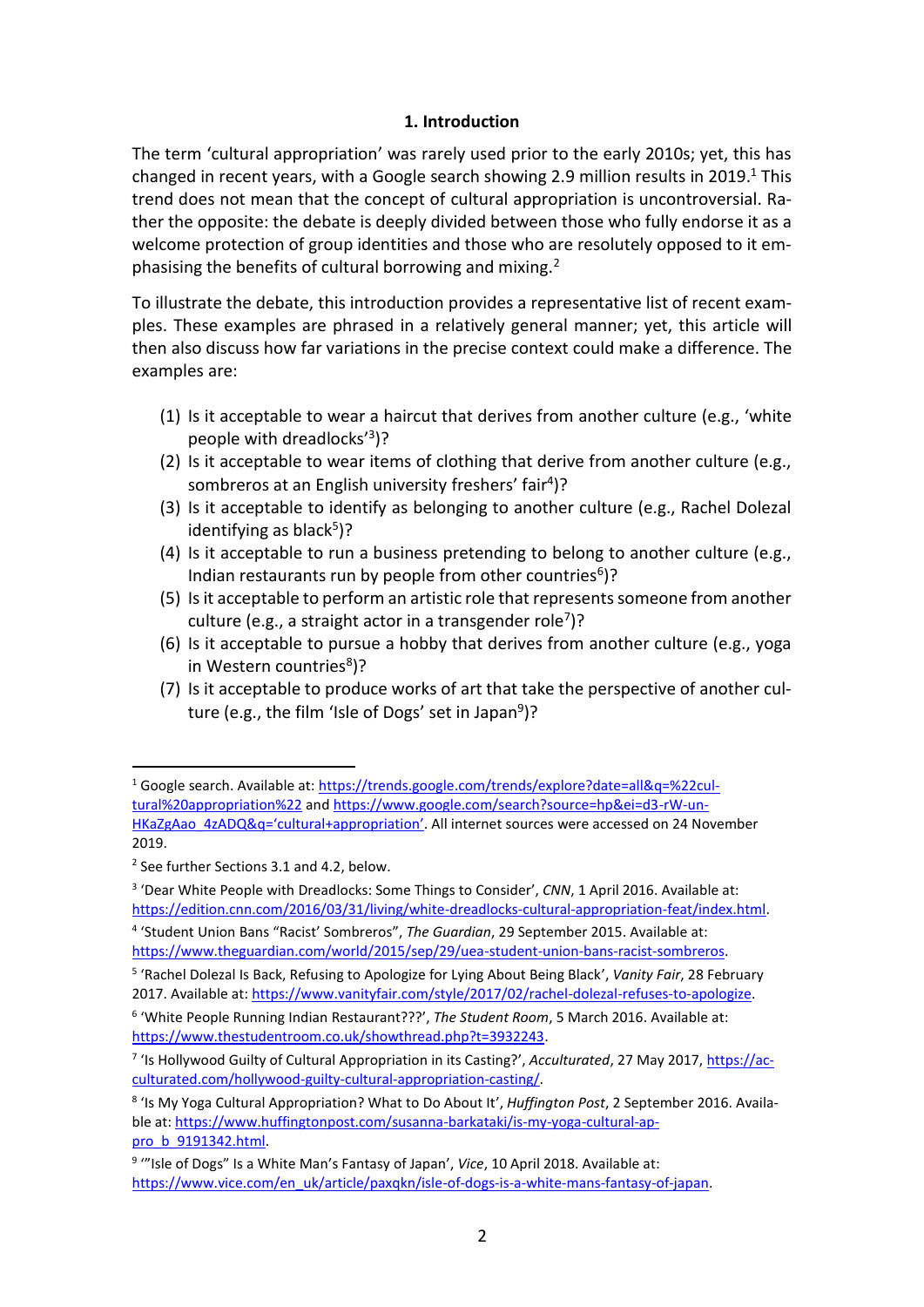- (8) Is it acceptable to produce works of art that take inspiration by works of art from other cultures (e.g., merge pop art with Japanese ukiyo-e<sup>10</sup>)?
- (9) Is it acceptable to produce commercial products that are influenced by products from other cultures (e.g., Jamie Oliver's jerk rice<sup>11</sup>)?
- (10) Is it acceptable to use icons from other cultures as brand names (e.g., name and logo of the Washington Redskins<sup>12</sup>)?

It can be seen that possible cases of cultural appropriation comprise of a variety of situations and phenomena: some are about changing one's looks, others about behaving in a particular way, and others about creating something tangible. They also concern a variety of cultural categories, including some, such as gender and sexual orientation, where it may be a matter of debate whether those really belong to the field of 'culture'.<sup>13</sup> There also some ambiguities in the understanding of the word 'appropriation', as will be shown later in the text (Section 3.2, below). Thus, as we will see, there are different kinds of cultural appropriation which may also elicit different responses.

This article will discuss both the law and the ethics of cultural appropriation. It aims to give fair consideration to both supporters and critics of cultural appropriation. As legal issues are only rarely mentioned in the current debate, it is a further contribution of this article to explain that, at least in some respects, law may play a role. Considering the legal debate can also be helpful for heuristic reasons: while it is clear that ethical considerations can be different from legal ones, the legal debate is valuable in showing that often a balance between different interests needs to be struck.

The corresponding structure of this article is as follows: Section 2 explains the possible bases in existing laws that may justify claims of unlawful behaviour. Section 3 develops a framework for ethical considerations. Section 4 then revisits possible legal responses from a normative perspective. Section 5 concludes.

## **2. Law: Existing Bases for Unlawfulness**

Susan Scafidi book 'Who Owns Culture?', which predates the current debate, defines cultural appropriation as the 'taking (…) of intellectual property, cultural expressions or artifacts, history, and ways of knowledge' (Scafidi, 2005, p. 9).<sup>14</sup> Despite this apparent link to intellectual property, legal issues are only rarely mentioned in the current debate. Thus, this section aims to fill this gap in identifying the possible bases of existing laws – be it intellectual property or other areas of law, such as tort law. Subsequently, this article will also discuss how far further legal topics – notably artistic freedom and freedom

<sup>10</sup> *Art of the Game: Ukiyo-e Heroes* 2017, see [https://www.imdb.com/title/tt5706420/.](https://www.imdb.com/title/tt5706420/)

<sup>11</sup> 'Jamie Oliver's "Jerk Rice" Accused of Cultural Appropriation', *BBC News*, 21 August 2018. Available at: [https://www.bbc.co.uk/news/newsbeat-45246009.](https://www.bbc.co.uk/news/newsbeat-45246009)

<sup>12</sup> 'Washington Redskins / Is it Cultural Appropriation?', *Posilicious*, 25 September 2017. Available at: [http://posilicious.com/2017/09/25/washington-redskins-is-it-cultural-appropriation/.](http://posilicious.com/2017/09/25/washington-redskins-is-it-cultural-appropriation/)

<sup>&</sup>lt;sup>13</sup> Cf. Quora discussion, Available at: [https://www.quora.com/Does-the-concept-of-cultural-appropria](https://www.quora.com/Does-the-concept-of-cultural-appropriation-also-apply-to-gender)[tion-also-apply-to-gender.](https://www.quora.com/Does-the-concept-of-cultural-appropriation-also-apply-to-gender)

<sup>&</sup>lt;sup>14</sup> See also Scafidi, 2005, p. 13: 'Among the forms of property, intellectual property provides the best analogy to cultural products'; and at ix referring to 'cultural products' such as 'cuisine, dress, music, dance, folklore, handicrafts, images, healing arts, rituals, performances, natural resources, or language').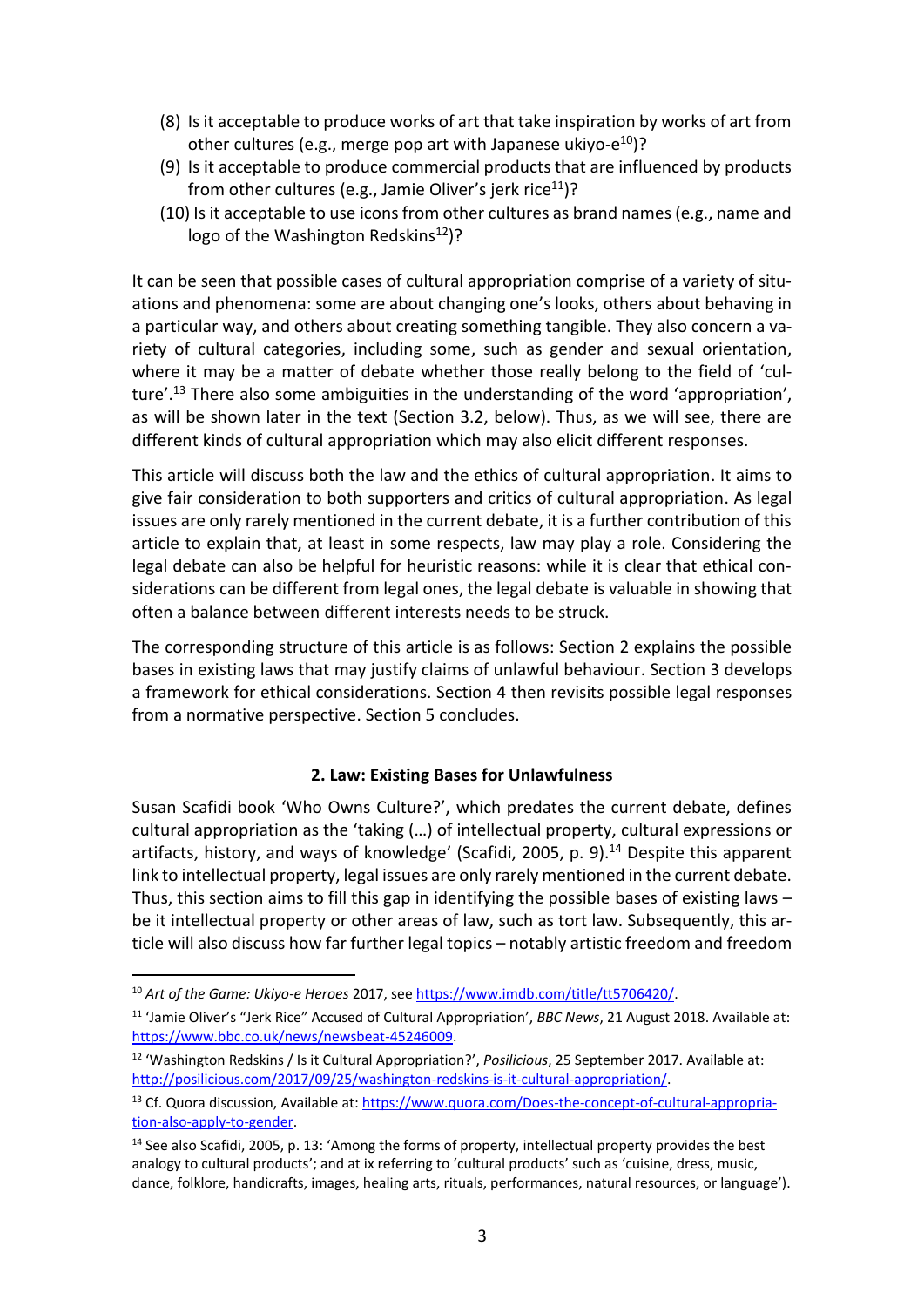of speech – may stand against any extension of such laws constricting cultural appropriation (see Sections 3.3 and 4, below).

## *2.1 Copyright and specific laws protecting traditional knowledge*

As copyright does not require registration, it may already cover some circumstances of cultural appropriation; yet, there are a number of limitations that make it unsuitable for some of the examples discussed here, with details also depending on the precise rules which a country provides:

As far as the object of copyright is concerned, not every aspect of a culture is protected. Common requirements are that there is a 'work' (i.e. not simply an idea but an expression of an idea), which in some countries also requires a fixation in a tangible medium, as well as a degree of originality (or creativity) (e.g., Scafidi, 2015, pp. 21, 31, 42; Scafidi, 2001; for a comparative overview of the fixation requirement: Carpenter and Hetcher, 2014). Showing originality of a particular cultural phenomenon can be practically difficult as cultures have mixed and as the origins of particular traditions are often not clear (e.g., who did first create the sombrero, yoga, jerk dishes etc.?). As copyright protection is also limited in time (details differ between countries), $15$  protection of possible cases of cultural appropriation is more likely to be successful if it concerns a fairly recent and more specific variation of a cultural phenomenon (e.g., a particular type of dress or recipe; for the latter see e.g. Germain, 2019).

The work requirement and, if necessary, the fixation one are clearly fulfilled in the cases that concern the creation of something tangible (see the final four examples, Section 1 above). In some of the other cases it is possible to gain copyright protection by way of audio-video recording or photographs, for example, taking a photograph of a particular haircut or recording a form of dance, song, speech pattern etc (e.g., Pavis, 2018, p. 871). Moreover, most copyright laws provide 'related rights' (also known as 'neighbouring rights') which protect the rights of performers, producers of sound recordings and broadcasting organisations of copyrighted work. 16

With respect to the prerequisite of there being a copyright holder, it can be a problem that the phenomena of possible cultural appropriation are typically created by groups. In principle, copyright can belong to more than one person and it has even been said that 'copyright law has been remarkably flexible in defining "authorship''', for example, for the contributions of employees within a company (Jaszi, 2017). However, it is also clear that phenomena associated with some large groups (e.g., having a particular race, gender or sexual orientation) cannot be protected by copyright.

Thus, the issue at stake is that group members and their contributions need to be identifiable (e.g., Li, 2014, pp. 35-60; Riley, 2000). As with the requirement of 'originality', copyright protection is therefore more likely to be available if a specific variant of a wider

<sup>&</sup>lt;sup>15</sup> Article 7 of the Berne Convention for the Protection of Literary and Artistic Works of 9 September 1886 stipulates a minimum of 50 years.

<sup>&</sup>lt;sup>16</sup> E.g. in the EU, see Directive 2006/115/EC of the European Parliament and of the Council of 12 December 2006 on rental right and lending right and on certain rights related to copyright in the field of intellectual property.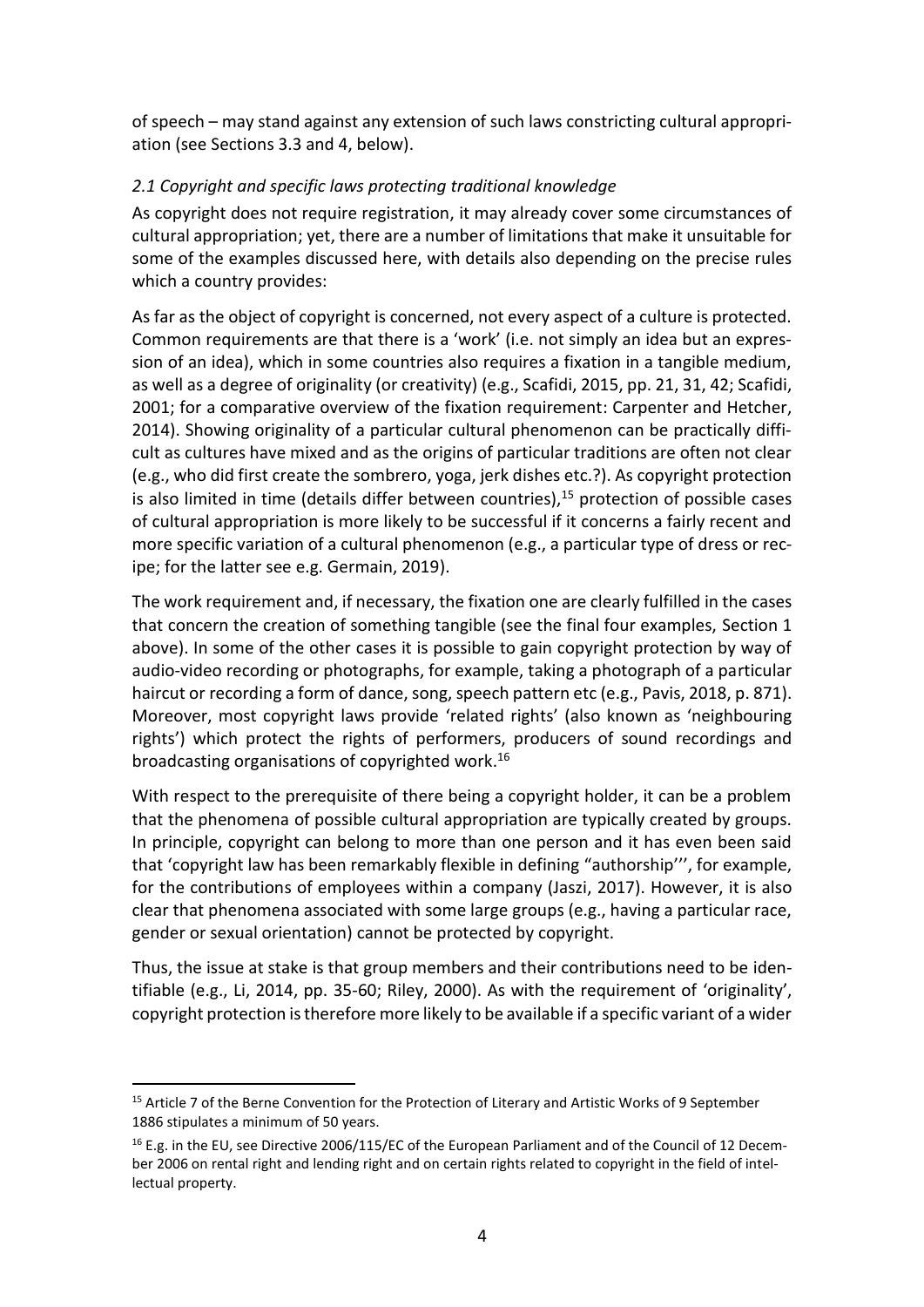cultural phenomenon is created by a sub-group of persons from the source community.<sup>17</sup> Thus, for example, there is no means to prevent Western film-makers making a film set in Japan; $^{18}$  yet, if they copy particular story-lines from protected Japanese works, violation of copyright is conceivable.

Copyright protection means that the copyright holders have exclusive rights to reproduce, distribute and adapt their work. This would not help in some of the possible cases of cultural appropriation (e.g., where a person of 'the wrong' group wears a particular piece of clothing). However, many countries also extend copyright protection to 'moral rights', in particular the rights of attribution and integrity of a work (Inawat, 2015, p. 240 with reference to the Berne Convention). Thus, for example, a distortion of a cultural phenomenon – as alleged in some cases of cultural appropriation – is unlawful assuming the object falls under the protection of copyright.

In some countries, in particular in Africa, further extensions of copyright protection may also be relevant. For example, Ghana, Nigeria, Cameroon, Lesotho, Mali, Senegal, and Uganda include 'folklore' as a, possibly intangible, form of copyright that derives from particular communities, even if the author is unidentified. Further details differ between countries, possibly also with some involvement of the state (e.g., a National Folklore Office in Ghana) (Inawat, 2015, pp. 238-40; Collins, 2018).

Moreover, in some countries, special laws grant a sui generis protection for 'traditional knowledge', 'traditional cultural expressions' and/or 'indigenous knowledge', for example, in Thailand, the Philippines, Guatemala, Panama, Costa Rica, Venezuela, Peru and South Africa (Fisher, 2018, pp. 1537-8; Carugno, 2018, p. 270).<sup>19</sup> Details vary with some of these laws also going beyond issues of intellectual property law, for example as they address questions of human rights (see also Riley and Carpenter, 2016, p. 894). The wider trend, exemplified in these laws, can also be seen in a number of international model laws, recommendations and conventions of the United Nations and two of its specialised agencies (UNESCO and WIPO): the UN Declaration on the Rights of Indigenous Peoples contains some general provisions about the protection of cultural traditions and traditional knowledge;<sup>20</sup> the documents by UNESCO deal with expressions of folklore, traditional culture and intangible cultural heritage; $^{21}$  and WIPO currently develops an international legal instrument on traditional knowledge and cultural expression, dealing with their control, attribution and remuneration (if exploited by others).<sup>22</sup>

<sup>&</sup>lt;sup>17</sup> The other side of the coin is that others can use copyright to take unprotected cultural products from a source community, see Sharoni, 2017, p. 416.

 $18$  See the example (7) in Section 1, above.

<sup>&</sup>lt;sup>19</sup> The most one is the South African law, namely the Act No. 6 of 2019: Protection, Promotion, Development and Management of Indigenous Knowledge Act, 2019.

<sup>&</sup>lt;sup>20</sup> United Nations Declaration on the Rights of Indigenous Peoples (UNDRIP), adopted by the General Assembly on 31 September 2007, Articles 11 and 31.

<sup>&</sup>lt;sup>21</sup> Model Provisions for National Laws on the Protection of Expressions of Folklore Against Illicit Exploitation and Other Prejudicial Actions (1982); Recommendation on the Safeguarding of Traditional Culture and Folklore (1989); Convention for the Safeguarding of Intangible Cultural Heritage (2003).

 $22$  Draft Articles on the Protection of Traditional Cultural Expressions (2011, as amended). For further discussion see, e.g., Robinson *et al.*, 2017; Pager, 2016.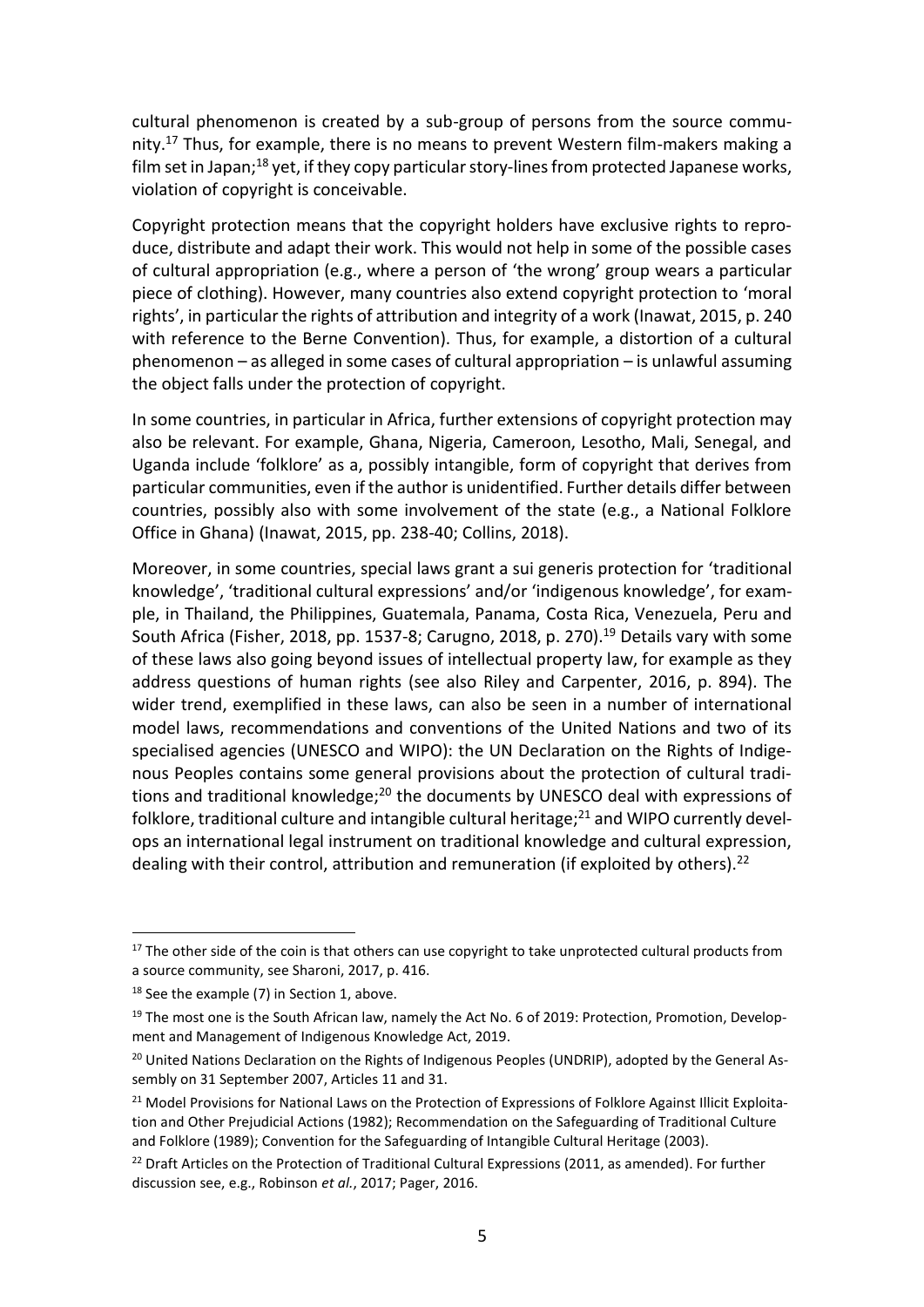Considering the impact of these new forms of protection on cultural appropriation, on the one hand, these rules may be seen as extensive as they address the limitations of tangibility and group rights in copyright law. On the other hand, the protection of traditional or indigenous knowledge and culture means that they do not cover broader cultural groupings related to, for example, religions, nationalities, and gender. As these emerging international rules are not yet globally accepted, it is also clear that they do not solve all possible cases of cross-border cultural appropriation.

## *2.2 Trademarks, geographical indications and other laws*

In some of the initial scenarios, it is conceivable that the potential victims of cultural appropriation can register their interests as trademarks, patents or design rights. The use of trademarks shall be the main focus of this sub-section.

Some of the frequent requirements of a trademark, for example that it needs to be distinctive and that it has visual perceptibility (Scafidi, 2005, pp. 31, 42), exclude fairly general and intangible cultural phenomena. As countries either require registration or give preference for registered trademarks (for an overview see Aylen, 2018), it also follows that a person or group needs to make a deliberate decision to apply for trademark protection for specific goods and goods services. In return, and different from copyright, as long as holders use the trademark, its protection does not have a time limitation.

Trademark protection may address some of the possible cases of cultural appropriation. For example, in the US, 'source communities' are said to 'be able to register their names, certain phrases, symbols, designs, artwork, certain music, and characters in oral tradition' (Sharoni, 2017, p. 426). The Navajo tribe, for example, holds eighty-six registered trademarks under the name 'Navajo'; yet, recent judicial disputes also illustrate the limitations of such trademarks. When a manufacturer of clothes, Urban Outfitters, used the Navajo name, the tribe challenged; Urban Outfitters then stopped producing these clothes – however, a claim for compensation against Urban Outfitters remained unsuccessful because Navajo did not hold a trademark that would cover the specific items of clothing (see Moynihan, 2018; Riley and Carpenter, 2016, p. 903).

The reverse situation has also been the subject of recent discussions, namely the protection of indigenous groups against trademarks (or patents) of companies. For example, in the US, a court cancelled the Washington Redskins trademark as disparaging to Native Americans (Phillips, 2017); in South Africa, a court rejected the application of a German company for a patent that would make use of indigenous bio-resources(Msomi, 2015); and in New Zealand, the law explicitly forbids registration of trademarks which contain, or are derived from, a Māori sign including text or imagery, assigning this assessment to a Māori Trade Marks Advisory Committee.<sup>23</sup>

As far as cultural products refer to specific geographical locations or origins, protection can also be provided by rules on geographical indications. In particular, this is the case

<sup>&</sup>lt;sup>23</sup> See New Zealand Intellectual Property Office, Available at: [https://www.iponz.govt.nz/about-ip/trade](https://www.iponz.govt.nz/about-ip/trade-marks/practice-guidelines/current/examination-of-trade-mark-applications/)[marks/practice-guidelines/current/examination-of-trade-mark-applications/;](https://www.iponz.govt.nz/about-ip/trade-marks/practice-guidelines/current/examination-of-trade-mark-applications/) this has become relevant recently, see 'Māori anger as Air New Zealand seeks to trademark "Kia Ora" logo', *The Guardian*, 12 September 2019. Available at: [https://www.theguardian.com/world/2019/sep/12/maori-anger-as-air-new](https://www.theguardian.com/world/2019/sep/12/maori-anger-as-air-new-zealand-seeks-to-trademark-kia-ora-logo)[zealand-seeks-to-trademark-kia-ora-logo.](https://www.theguardian.com/world/2019/sep/12/maori-anger-as-air-new-zealand-seeks-to-trademark-kia-ora-logo)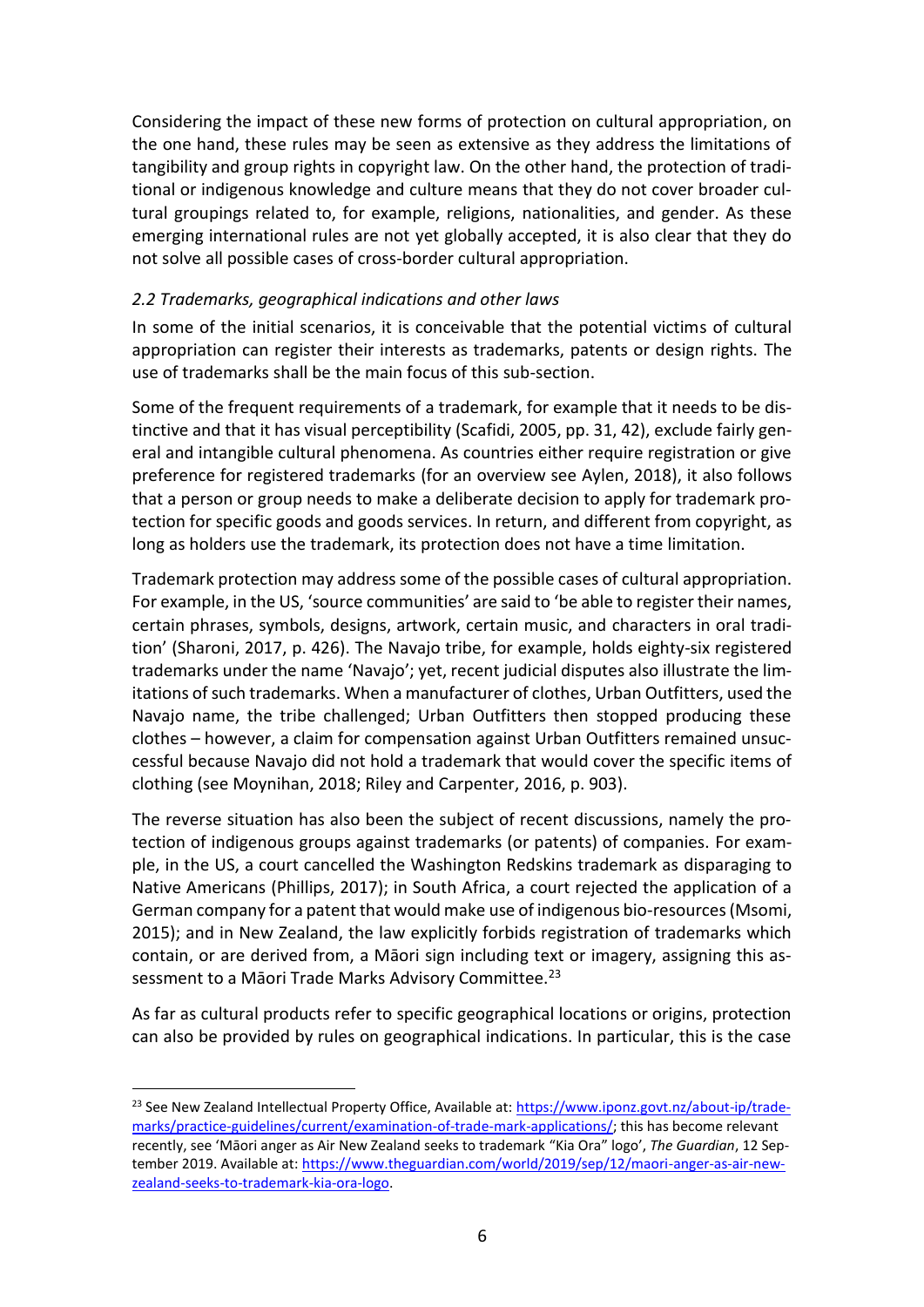in countries where such protection benefits everyone who produces a product in a particular region (e.g. this is the rule in the  $EU^{24}$ ). Frequent examples are the names for certain food and drink (Champagne, Parmesan etc.), assuming that a particular name has not become a generic one ('French fries' etc.).<sup>25</sup> With respect to the case of Jamie Oliver's jerk rice (noted in Section 1, above), Jamaica already protects the term 'Jamaica jerk' and it aims to extend this protection to other countries;<sup>26</sup> yet, it seems unlikely that such international rules may be forthcoming.

Finally, some more general laws can be relevant, in particular for cases which involve forms of deception or defamation. In many countries, there are specific laws protecting consumers against unfair commercial practices<sup>27</sup> which may apply to cases where someone deceives the public about their true identity. For example, it is said that the respective Australian law can apply 'if a person selling artwork and representing that it is true indigenous artwork when it is not' (Kariyawasam, 2012). However, other cases are unlikely to be unlawful under any law, such as 'merely' running a Indian restaurant (while not being Indian) or writing a book under a pseudonym (and therefore possibly associating with another group identity). $28$ 

Tort law can potentially be relevant in some cases. General statements are difficult to make since tort law varies considerably between countries. Some forms of derogatory cultural mixing may reach the threshold of a tort of defamation (or equivalent concepts) if they undermine the reputation of individuals; $^{29}$  yet, this does not cover mere cases of 'making fun' of another culture. While it has also been suggested that, in common law countries, the protection of intangible cultural resources may be achieved through the notion of 'intentional infliction of emotional distress' (Carr, 2013), here too these are likely to be rare cases as it is bound to be difficult to proof intention (and it would also require 'extreme and outrageous' conduct – a standard unlikely to be reached in ethically ambiguous cases, as discussed in the next part).

### *2.3 Preliminary conclusion*

**.** 

It follows that in some of the representative examples of cultural appropriation (as listed in Section 1, above) it is possible there may be a violation of the law. Notably, this is the case for the final three examples if a cultural product is specific enough to be protected by means of copyright (possibly in example 8), geographic indications (possibly in example 9) or trademark (possibly in example 10). In the examples that concern changing one's looks or behaving in a particular way, constructing an infringement of copyright is

<sup>&</sup>lt;sup>24</sup> Council Regulation (EC) No. 510/2006 of 20 March 2006 on the protection of geographical indications and designations of origin for agricultural products and foodstuffs. See also Dagne, 2015.

<sup>&</sup>lt;sup>25</sup> In addition, some rules distinguish between different products, see e.g. the higher protection for wines and spirits in Articles 22-24 of the TRIPS Agreement (1994).

<sup>26</sup> 'Jamaica Seeks International Legal Protection for "Jamaica Jerk"', *RJR News*, 21 August 2018. Available at: [http://rjrnewsonline.com/local/jamaica-seeks-international-legal-protection-for-jamaica-jerk.](http://rjrnewsonline.com/local/jamaica-seeks-international-legal-protection-for-jamaica-jerk) 

 $^{27}$  E.g. in the EU: Directive 2005/29/EC of concerning unfair business-to-consumer commercial practices in the internal market; for Australia see the following sentences of this paragraph.

 $28$  See example (4) in Section 1, above.

<sup>&</sup>lt;sup>29</sup> For a comparison of common law jurisdictions see Kenyon, 2006; for European countries see Brüggemeier *et al.*, 2010.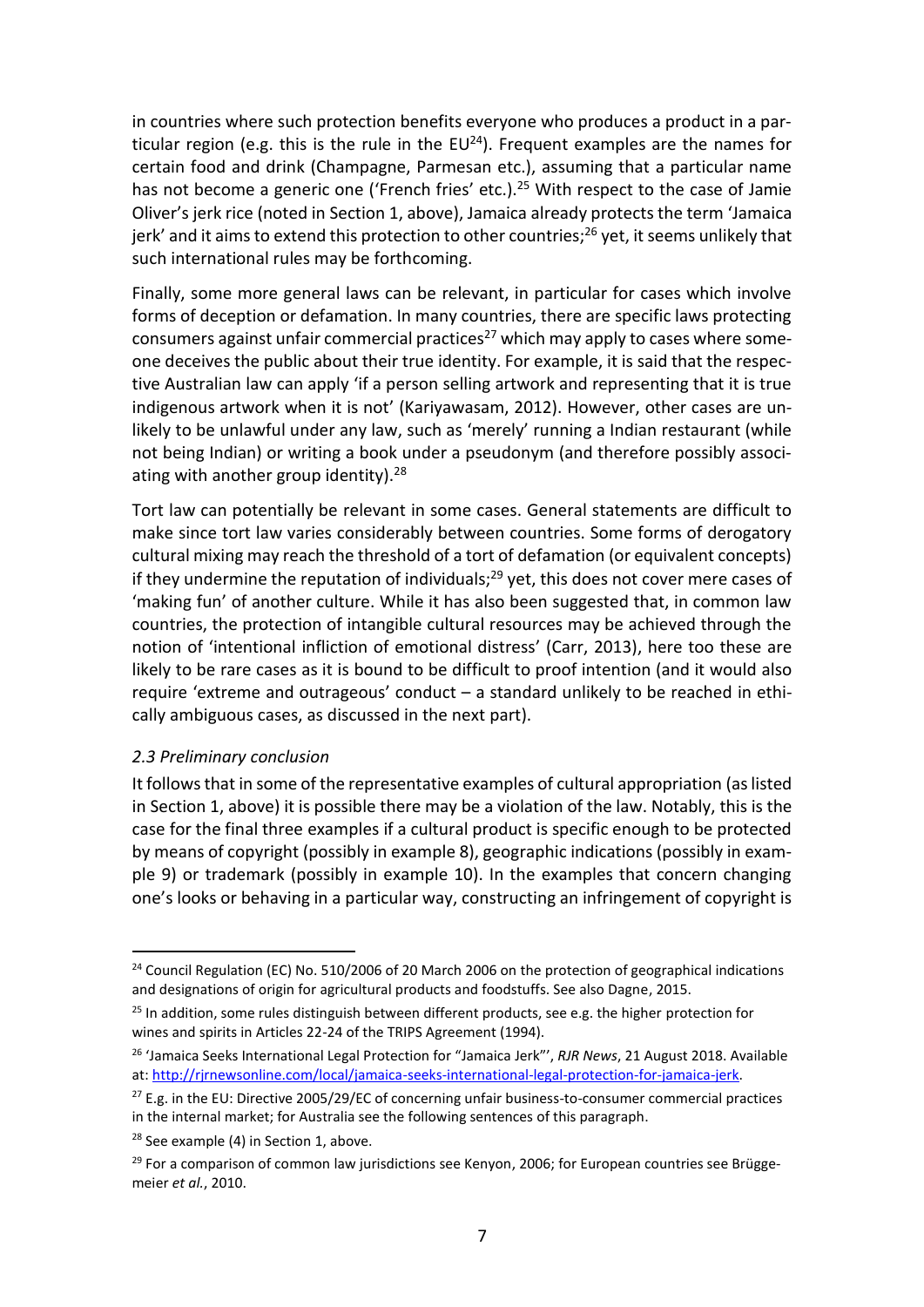difficult (e.g., examples 1 or 2); in some cases, unfair competition law or tort law may be relevant in extreme circumstances (e.g., possibly in examples 2 or 4).

This incomplete legal protection is intentional because the relevant laws are based on specific rationales. For example, the classic rationale for protecting intellectual property is that it incentivises their creation and prevents free-riding (e.g., Burk, 2012); yet, such protection has its limitations (note the restrictions of time, scope etc.) because too-extensive protection would deter innovation and restrict the availability of ideas and goods available to the public, in particular as far as such protection would monopolise them (as often noted by critics of IP law, e.g., Boldrin and Levine, 2010). Similarly, tort law starts with need for protection – here that it aims to induce potential tortfeasors to internalise the potential damages they may inflict on others – but also acknowledges that its protection should not go too far in restricting everything that may potentially impact on someone else (e.g., because excessive precautionary actions would diminish overall utility; see generally Faure, 2009).

This section has referred to some country variations in the relevant laws. It also mentioned that in some countries, recent law reforms have introduced protection of traditional knowledge, which can potentially be relevant for cases of cultural appropriation. Further variations can be due to the way private and public institutions operate, for example, whether publishers or universities act in a way to exclude any possibility of being accused of 'cultural appropriation'. These latter cases, which are often contentious, will be discussed in the penultimate section of this article (Section 4.2, below) which will then also revisit the role of law from a more normative perspective.

Before doing so, the next section will address the ethics of cultural appropriation. It will show that some links to the legal debate can be made – as indeed some scholars (e.g., Merges, 2011) emphasise the ethical foundations of intellectual property (and the relationship between law and ethics/morals is of course also a general theme of legal philosophy). Yet, as will be discussed, it is also possible that certain actions are legal but potentially unethical.

## **3. Ethics: Towards an Evaluative Framework**

There is some confusion about the precise scope and accusation of cultural appropriation being 'unethical'. The following starts with the possible view that all cases of cultural appropriation (in particular all of the examples mentioned in Section 1, above) would be seen as inappropriate. Subsequently, it discusses the view that cultural appropriation always has to be about power imbalances. Rejecting both of those positions, the final part of this section will suggest three categories of potentially unethical conduct.

## *3.1 Is cultural appropriation always inappropriate?*

In social media (Twitter etc.) some proponents of a complete rejection of all forms of cultural appropriation merely make their case with a statement such as 'This is cultural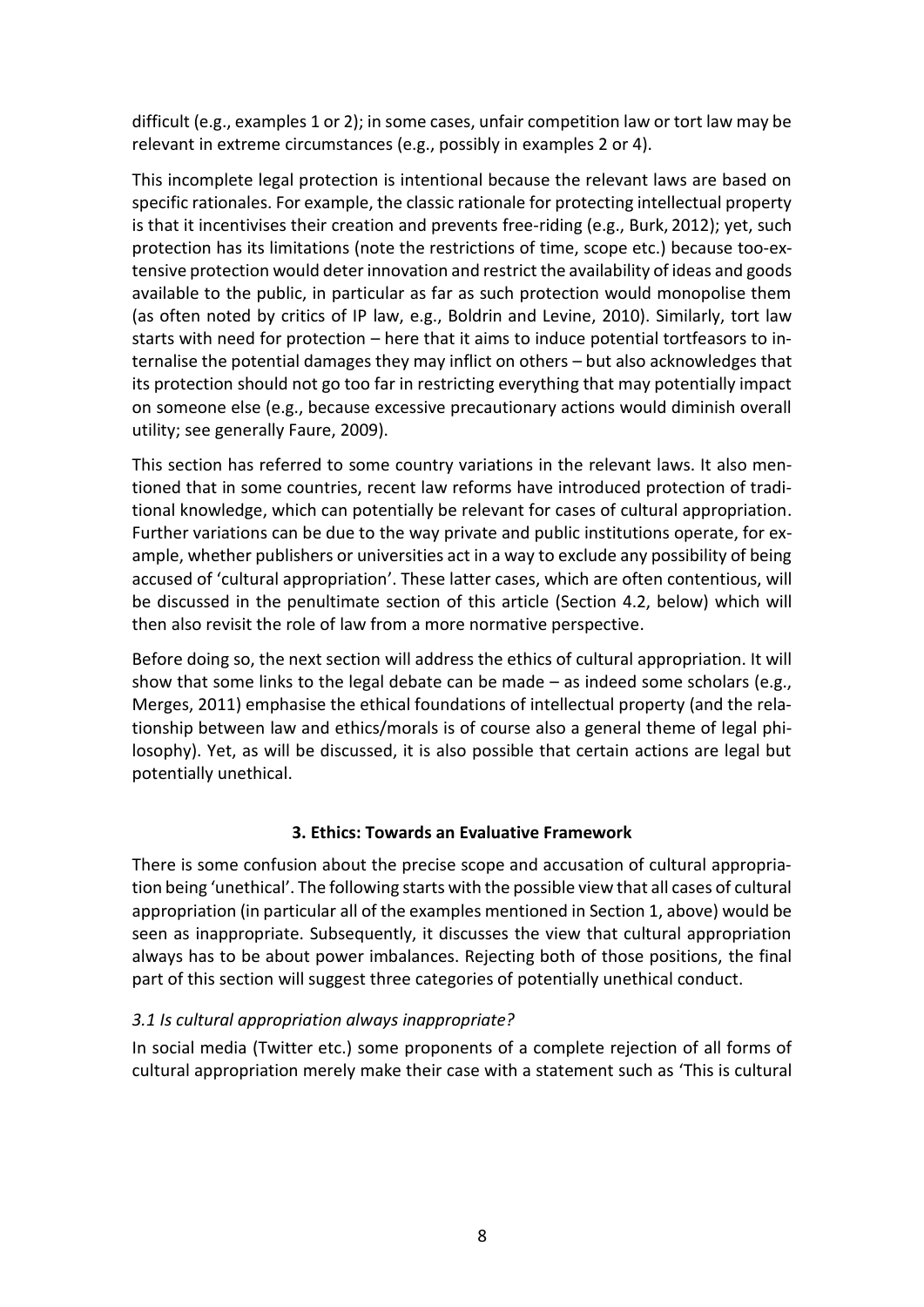appropriation: stop it<sup>'30</sup>. Thus, this seems to argue that there is some kind of general ethical norm according to which cultural appropriation is always inappropriate.

However, considering only some examples, it can be seen that ethical evaluations of cultural appropriation differ considerably. For example, even prior to the current debate about cultural appropriation, some extreme cases (e.g. 'blackfacing' in the US) were widely dismissed as being inappropriate; yet, other cases show that there has not been a general rejection. For example, detective fiction often uses a first-person narrative, though the author is not actually a detective (and much the same applies in other artistic fields) $31$ 

Thus, rather than simply stating it, the argument needs to be made that general ethical concepts support the new position of a complete rejection of any form of cultural appropriation. The following will mainly distinguish between ethical positions that take a consequentialist or a deontological perspective; yet, other perspectives will also be addressed in the subsequent discussion. 32

From a consequentialist ethical perspective (e.g., Peterson, 2013), it may be argued that respecting the 'ownership' of cultural phenomena would be good for everyone: your own cultural ideas and products are protected and it is up to you to allow others to make use of it. However, a practical problem with such line of reasoning is that asking about consent to cultural appropriation is in many instances hardly feasible. As far as intellectual property rights are possible (see the previous part), there are usually distinct groups who can provide such consent. Yet, in other examples, the groups in question are too large to have any reliable mechanism that would operationalise such a consent procedure (e.g., if it is about a man writing from a female perspective, would we need to survey all women of the world?).

Following a consequentialist position, it can also rather be the case that 'appropriating' the phenomena of another culture is beneficial for the greatest number of people.<sup>33</sup> For example, it is possible that a different perspective provides new insights into the topic under discussion, as examples from the world of literature show (Smith, 2010, p. 348, noting that authors such as Ibsen, Shaw and Joyce were better understood abroad than at home). In other instance, the advantage is the spread of good cultural phenomena:<sup>34</sup> for example, if a particular culture does something that makes everyone who enjoys this phenomenon happy – be it a particular music, food, dress etc. –, it is beneficial for other

<sup>30</sup> E.g. [https://twitter.com/Soooraayaa/status/626127765532753920;](https://twitter.com/Soooraayaa/status/626127765532753920) [https://nl.pinter](https://nl.pinterest.com/pin/551761391825074048/)[est.com/pin/551761391825074048/.](https://nl.pinterest.com/pin/551761391825074048/)

<sup>&</sup>lt;sup>31</sup> For this discussion see e.g. Lionel Shriver's controversial speech at the Brisbane Writers Festival 2016. Available at: [https://www.theguardian.com/commentisfree/2016/sep/13/lionel-shrivers-full-speech-i](https://www.theguardian.com/commentisfree/2016/sep/13/lionel-shrivers-full-speech-i-hope-the-concept-of-cultural-appropriation-is-a-passing-fad)[hope-the-concept-of-cultural-appropriation-is-a-passing-fad](https://www.theguardian.com/commentisfree/2016/sep/13/lionel-shrivers-full-speech-i-hope-the-concept-of-cultural-appropriation-is-a-passing-fad); 'The Painting that has Reopened Wounds of American Racism', *The Observer*, 2 April 2017. Available at: [https://www.theguardian.com/us](https://www.theguardian.com/us-news/2017/apr/02/emmett-till-painting-reopened-america-wounds-race-exploitation-dana-schutz)[news/2017/apr/02/emmett-till-painting-reopened-america-wounds-race-exploitation-dana-schutz.](https://www.theguardian.com/us-news/2017/apr/02/emmett-till-painting-reopened-america-wounds-race-exploitation-dana-schutz)

<sup>&</sup>lt;sup>32</sup> See e.g. the contributions in Copp, 2006 as well as Section 3.2, below (referring to Rawls and Locke).

<sup>&</sup>lt;sup>33</sup> Thus, this relates consequentialism to utilitarianism, see generally Driver, 2014.

<sup>34</sup> For a similar point see 'Three Cheers for Cultural Appropriation', *New York Times*, 30 August 2017. Available at: [https://www.nytimes.com/2017/08/30/opinion/cultural-appropriation.html.](https://www.nytimes.com/2017/08/30/opinion/cultural-appropriation.html)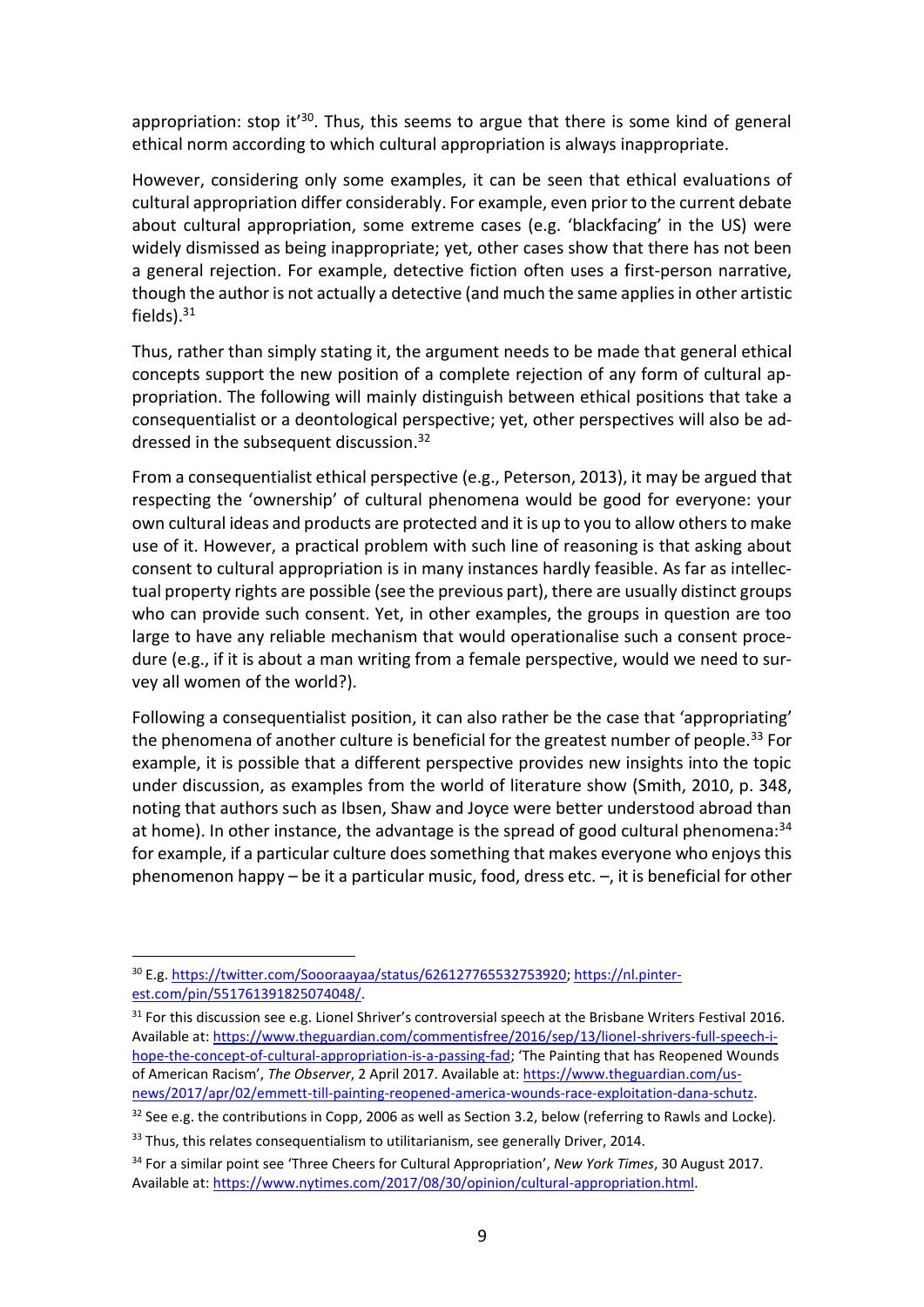cultures that they can also benefit from it (and, as the same applies to the first culture, it can also benefit from cultural phenomena developed elsewhere).

Furthermore, a general rejection of any form of cultural appropriation would be harmful for societies as it would make it more difficult to mix cultural phenomena. Cross-fertilisation of ideas is often emphasised as a general benefit of cultural mixing, in other words, 'ideas needed to meet and mate' in order to cumulate, meaning that it can lead to something which is greater than the sum of its part (Ridley, 2010, p. 6). For example, reference can be made to the popularity of fusion dishes, stories that mix cultural traditions, and physical products that are only possible if you allow the mixing of different tools.<sup>35</sup>

From a deontological ethical perspective, it is also unconvincing to argue in favour of a general rejection of cultural appropriation. Taking Kant's Categorical Imperative as standard, one of its formulations states that you are to 'act only in accordance with that maxim through which you can at the same time will that it become a universal law' (Kant, 1785/2003, p. 4:421). Thus, in the present case, it could be argued that humans suffer from being the victim of cultural appropriation and that they would therefore endorse a rule that would ban it completely. However, this assumed suffering is not self-evident. Sometimes cultural appropriation can be felt positively, namely as recognition of another culture. Considering cultural appropriation as a cause for emotional harm is also problematic as it uses a circular logic: one's own feelings towards a particular behaviour are often a reflection of whether this behaviour is endorsed in a particular society – in other words: if you clarify in advance that cultures are open and that cultural exchange and mixing is positive to your society,  $36$  people are more likely to accept such mixed phenomena as common good.

Another formulation of Kant's Categorical Imperative is that you should 'act in such a way that you treat humanity, whether in your own person or in any other person, always at the same time as an end, never merely as a means' (Kant, 1785/2003, p. 4:429). Some suggest that this is indeed the case here since '[t]he telling part about cultural appropriation is the lack of consideration of the context you are taking the cultural piece from, and not asking permission for using it in that way' (Bar-Yam, 2016, p. 6; similar also Kennedy and Laczniak, 2014). But, here too, this is not a matter of course: the motivation of cultural appropriation can also be an endorsement of this culture (e.g., its food, clothing, music etc. – or even its entire identity<sup>37</sup>); thus, again, details matter as the following subsections will discuss.

### *3.2 Is cultural appropriation only about power imbalances?*

Some supporters of the concept of cultural appropriation only apply it to a situation where there is a power imbalance between the possible victim and the perpetrator. For instance, taking the view that Western culture is more powerful, it is seen as acceptable

<sup>&</sup>lt;sup>35</sup> For the final point see Ridley, 2010, p. 7 ('imagine if the man who invented the railway and the man who invented the locomotive could never meet or speak to each other'); for fusion dishes see also Section 3.3, below.

<sup>&</sup>lt;sup>36</sup> For a similar line of reasoning see 'Is Cultural Appropriation Immoral (Deontology)?', 8 July 2018. Available at: [https://www.youtube.com/watch?v=P72Q7Srd6k8.](https://www.youtube.com/watch?v=P72Q7Srd6k8)

<sup>&</sup>lt;sup>37</sup> See example (3) in Section 1, above.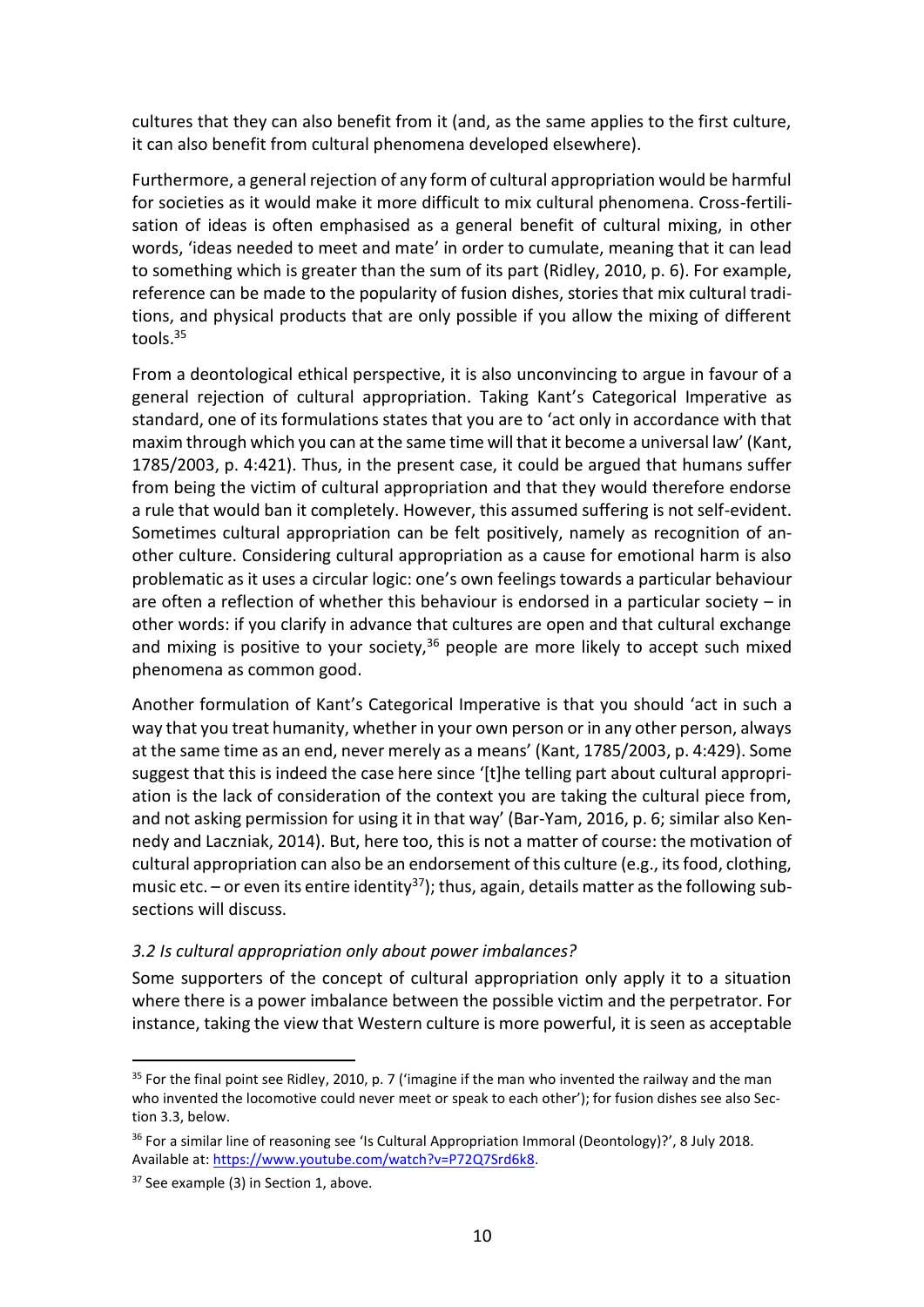that non-Westerners wear Western clothing (ties, suits etc.) but not that Westerners wear clothing from other cultures (e.g., see the case of the sombreros, mentioned in Section 1, above).<sup>38</sup> Further examples may refer to other forms of power relationships. For example, writing under a pseudonym would be unacceptable if it concerns a 'Yaleeducated white male' choosing a Latino-sounding name, $39$  but acceptable if it concerns a female author choosing a male name.<sup>40</sup> Or, for example, consider the situation in India where moustaches are seen as a symbol for the higher castes: thus, persons from lower castes wearing moustaches would be seen as acceptable even if the higher castes do not approve it.<sup>41</sup>

This requirement of power imbalances could also be motivated by other instances in which such imbalances are said to be relevant. Some of the literature refers to the impact of colonialism and the oppression of indigenous cultures as it relates to cultural appropriation, to efforts to return stolen property to former colonies, and, specifically, to the history of the legal dispossession of Indian property in the US (Kuprecht, 2014; Scafidi, 2008; Riley and Carpenter, 2016). In addition, it seems likely that the wider context of this requirement may be influenced by Marxist (or neo-Marxist) and postmodern positions which often use the divide between the powerful (the oppressors) and the powerless (the oppressed) as one of their main analytical tools (cf. Lukianoff and Haidt, 2018, pp. 53-78).

It follows that, according to this view, it is clearly unacceptable if a powerful group further advances its privileged position by way of taking cultural phenomena from less powerful groups. By contrast, in the reverse situation, the powerful group is not seen as having a right to complain about the use of its cultural phenomena: thus, here we have no case of 'cultural appropriation'. Yet, in this reverse situation there can then also be the problem that the powerless group feels unduly compelled to assimilate to the cultural norms of the powerful one (called 'covering by Yoshino, 2006; e.g. note the discussion about terms such as 'Black Anglo-Saxons' and 'acting white' in the US and 'Castle Catholic' and 'West Brits' in Ireland).

Applying a requirement of power imbalances to cultural appropriation faces a number of practical problems. To start with, it requires a clear understanding about the relevant groups. For example, in the US, accusations of cultural appropriation due to persons having 'the wrong' haircut (e.g., dreadlocks) or wearing 'the wrong' clothes (e.g., wearing a Chinese dress) $42$  are often merely based on the ethnicity of the person and thus

<sup>&</sup>lt;sup>38</sup> Quora discussion, Available at: [https://www.quora.com/Why-is-wearing-Western-clothes-not-a-cul](https://www.quora.com/Why-is-wearing-Western-clothes-not-a-cultural-appropriation-of-the-West)[tural-appropriation-of-the-West.](https://www.quora.com/Why-is-wearing-Western-clothes-not-a-cultural-appropriation-of-the-West)

<sup>39</sup> Cf. 'OBITUARIES: Daniel James: Writer Who Masqueraded as a Latino', *L.A. Times*, 21 May 1988. Available at: [http://articles.latimes.com/1988-05-21/news/mn-2879\\_1\\_daniel-james.](http://articles.latimes.com/1988-05-21/news/mn-2879_1_daniel-james)

<sup>40</sup> Cf. [https://robert-galbraith.com/about/.](https://robert-galbraith.com/about/)

<sup>41</sup> 'India's Lowest Caste Fights Discrimination with Mustache Selfies', *CNN*, 6 October 2017. Available at: [https://edition.cnn.com/2017/10/06/asia/india-dalit-discrimination-selfies/index.html.](https://edition.cnn.com/2017/10/06/asia/india-dalit-discrimination-selfies/index.html)

 $42$  For the first example see Section 1, above; for the second one see 'Girl Slammed on Twitter for Culturally Appropriating Her Prom Dress Says She Would Wear it Again', *Cosmopolitan*, 2 May 2018. Available at: [https://www.cosmopolitan.com/style-beauty/fashion/a20123163/keziah-daum-prom-dress-cultural](https://www.cosmopolitan.com/style-beauty/fashion/a20123163/keziah-daum-prom-dress-cultural-appropriation-cheongsam-qipao/)[appropriation-cheongsam-qipao/](https://www.cosmopolitan.com/style-beauty/fashion/a20123163/keziah-daum-prom-dress-cultural-appropriation-cheongsam-qipao/). Another example is: 'K-pop's EXP Edition: The world's most controversial "Korean" band', *BBC News*, 6 December 2018. Available at: [https://www.bbc.co.uk/news/world](https://www.bbc.co.uk/news/world-asia-46381997)[asia-46381997.](https://www.bbc.co.uk/news/world-asia-46381997)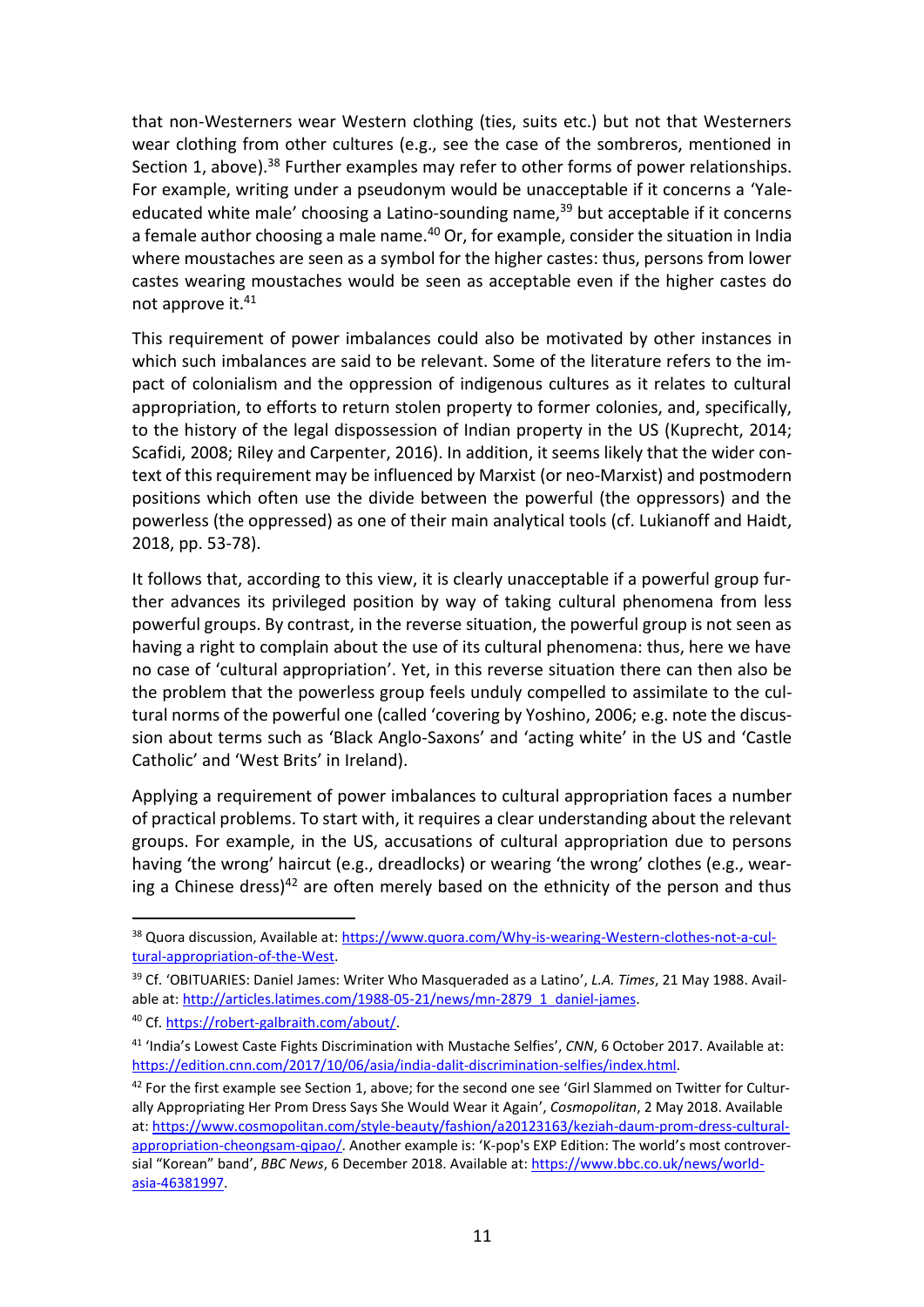possibly unrelated to any actual cultural belonging. Moreover, there is a lack of clarity how power is defined: for example, can someone from Israel wear a Japanese dress<sup>43</sup> or can someone from China identify as Finnish?<sup>44</sup> And how do we deal with changes in the power relationship (e.g., considering the Hutu and Tutsi in Rwanda, white farmers in Zimbabwe, Russian-speakers in Ukraine)?

As far power imbalances are derived from historical developments, the problem also arises that questions about 'the correct' understanding of history become a relevant factor for current ethical rights and obligations. For example, considering the fierce disagreements about the question 'who was the original owner of a particular land?' in Israel/Palestine, Serbia/Kosovo, Greece/(North-)Macedonia, Russia/Ukraine etc. show that 'history' is unlikely to provide a clear solution. It is also open to manipulation since it may not be the actual historical experience that matters to people but rather how it is used (or abused) by persons or groups who want to advance a particular opinion. 45

In substance, it is suggested that group-based assessments of power imbalances are at odds with notions of personal responsibility and fairness. In international law, no one 'may be punished for an offence he or she has not personally committed'.<sup>46</sup> This prohibition of collective punishment also reflects more general notions of fairness. For example, a recent newspaper article calls different rules for different groups a 'terrible idea' going against any sense of fairness, reciprocity and justice given that 'the people being targeted are different than the people who historically oppressed people of colour and women'. <sup>47</sup> A speech by Barack Obama expresses a similar position, namely that one should not say that some persons 'lack standing to speak on certain matters' because of their group identities.<sup>48</sup> From the perspectives of theories of justice, reference can also be made to John Rawls' insight that people reach the most just solution on their society's basic principles if they imagine themselves behind a 'veil of ignorance' (i.e. not knowing which group of society they would belong to; for a discussion of the relationship between Rawls' position and 'identity politics' see Chua, 2018, p. 179). And adopting the position of Locke that there is a natural right of ownership of one's own labour<sup>49</sup> also

<sup>43</sup> 'Eurovision: Israel Winner Netta Accused of Cultural Appropriation over Japanese Theme', *Independent*, 13 May 2018. Available at: [https://www.independent.co.uk/arts-entertainment/music/news/euro](https://www.independent.co.uk/arts-entertainment/music/news/eurovision-winner-netta-israel-latest-cultural-appropriation-japan-costume-a8349296.html)[vision-winner-netta-israel-latest-cultural-appropriation-japan-costume-a8349296.html.](https://www.independent.co.uk/arts-entertainment/music/news/eurovision-winner-netta-israel-latest-cultural-appropriation-japan-costume-a8349296.html)

<sup>44</sup> 'Why Do Millions of Chinese People Want to be "Spiritually Finnish"?', *The Guardian*, 5 August 2018. Available at: [https://www.theguardian.com/world/shortcuts/2018/aug/05/why-do-millions-of-chinese](https://www.theguardian.com/world/shortcuts/2018/aug/05/why-do-millions-of-chinese-people-want-to-be-spiritually-finnish)[people-want-to-be-spiritually-finnish.](https://www.theguardian.com/world/shortcuts/2018/aug/05/why-do-millions-of-chinese-people-want-to-be-spiritually-finnish)

<sup>&</sup>lt;sup>45</sup> Cf. Ochsner and Roesel, 2017 (study finding that the population of the Austrian municipalities affected by Turkish occupation 500 years ago have more hostile attitudes towards Muslim migration than other municipalities today; yet, this divergence only occurred since 2005 when the right-wing Freedom Party referred to the Turkish sieges in their political campaigns).

<sup>46</sup> Geneva Convention IV, Article 33; similar Geneva Convention III, Article 87.

<sup>47</sup> 'Identity Politics Does Not Continue the Work of the Civil Rights Movements', *Areo*, 25 September 2018. Available at: [https://areomagazine.com/2018/09/25/identity-politics-does-not-continue-the](https://areomagazine.com/2018/09/25/identity-politics-does-not-continue-the-work-of-the-civil-rights-movements)[work-of-the-civil-rights-movements.](https://areomagazine.com/2018/09/25/identity-politics-does-not-continue-the-work-of-the-civil-rights-movements)

<sup>48</sup> Available at[:http://time.com/5341180/barack-obama-south-africa-speech-transcript/.](http://time.com/5341180/barack-obama-south-africa-speech-transcript/)

 $49$  For an application of this reasoning to IP rights see Merges, 2011, pp. 31–67 (and at 108 how it may be linked to the position of Rawls).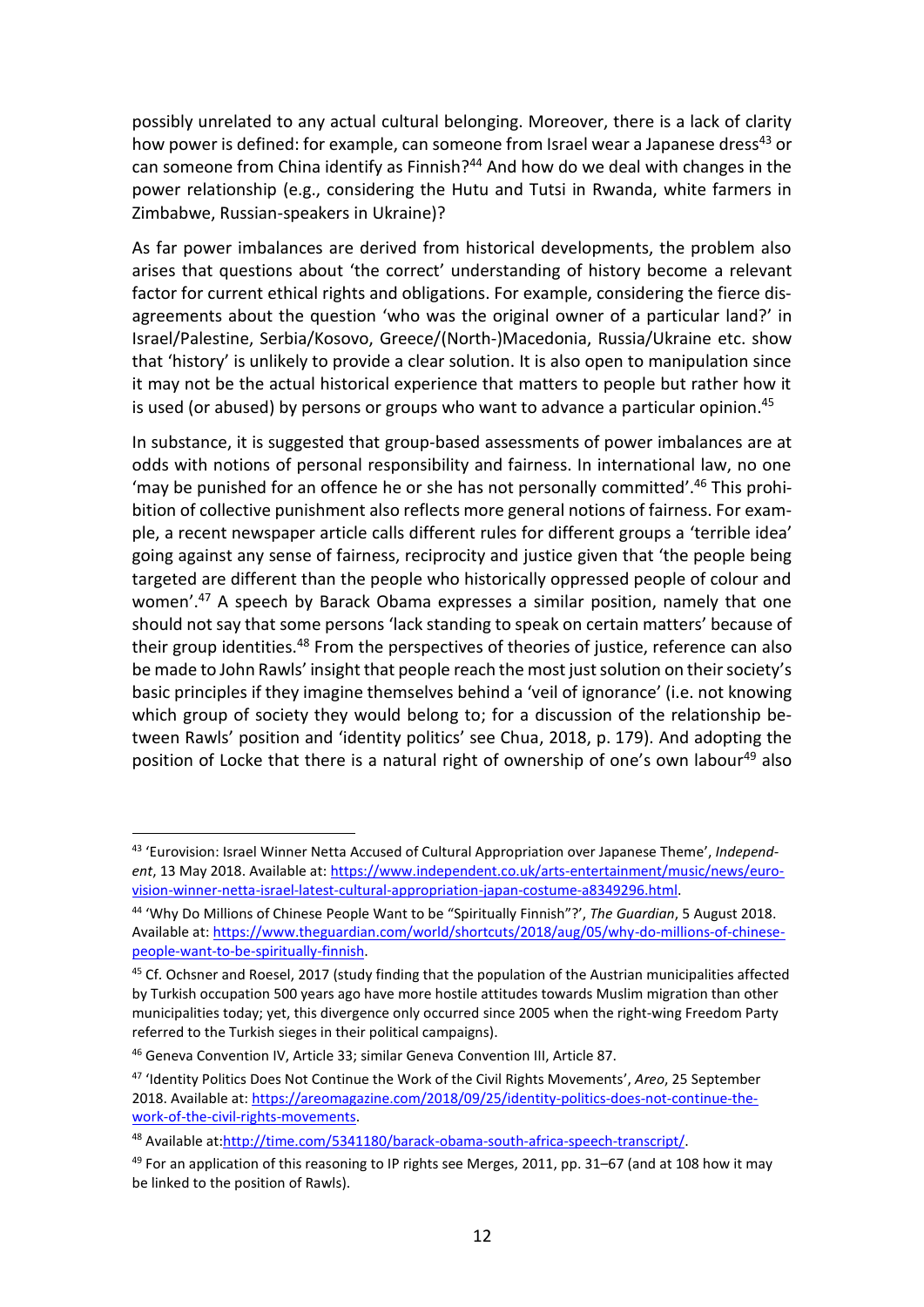has to lead to the conclusion that the mere belonging to a group cannot justify different treatment.

The final reason – and the decisive one for the purposes of this article's line of reasoning – is that it is linguistically impossible to make the meaning of the word 'appropriation' dependent on power imbalances. Considering the Latin origins of this word, it simply refers to the process of making something 'one's own' (*proprius*). To draw an analogy to the word 'theft': we may say that we find it ethically less reprehensible when a poor person steals from a rich person, rather than vice versa; yet, it is clear that both situations refer to something called 'theft'. Thus, in the cases discussed here, it is of course possible to say that abuse of a position of power as regards cultural phenomena is ethically wrong, but this should then be called something else (e.g. cultural 'oppression', 'domination', 'dependency'), while it is not plausible to make power imbalances a requirement of the definition of cultural appropriation.

## *3.3 Categories of potentially unethical conduct*

**.** 

Starting with the aforementioned meaning of the term 'cultural appropriation', the following distinguishes between three forms of making another culture 'one's own': (i) by denying the origins of a cultural phenomenon, (ii) by treating it disrespectfully and (iii) by diminishing its use in the source culture. It will however also be shown that often a balance between other interests needs to be struck.

First, denying the origins of a cultural phenomenon can include some situations which are unlawful, for example, if there is lack of attribution in case of intellectual property protection or if deception can be classified as unfair commercial practice (see Sections 2.1 and 2.2, above). Other situations may be lawful, but potentially unethical: for example, some criticise the retail chain store 'Miniso' for using Japanese-style branding as an apparent quality signal, even though it is mainly a Chinese company.<sup>50</sup>

Implicit situations are often difficult to assess. For example, do restaurants which offer a particular type of food need to disclose the nationality of their owners, chefs etc.? It is likely that differences in context often play a role: for instance, in many countries it may be common that Italian food is offered in any type of restaurant (and thus there is no implicit statement that its owners or chefs are Italian); and at least in the UK, it is also very common that Indian restaurants are actually run by people from other countries.<sup>51</sup> Other food-related topics are even more ambiguous. For example, Jamie Oliver, selling 'jerk rice', was accused of culturally appropriating Jamaican food while also being 'dishonest' as authentic Jamaican jerk is about meat, not rice. Thus, it could be suggested that these altered origins should have been clarified on the package. However, it may also be said that the meaning of words can change: for example, it is culturally accepted that today's 'pizzas' can be different from the original Neapolitan ones. It is also clear that many foods and dishes are mixtures which blend various influences whereby it may

<sup>&</sup>lt;sup>50</sup> 'Is Miniso a Japan-Based Chain Store?', *Macau Daily Times*, 26 January 2016. Available at: *[https://ma](https://macaudailytimes.com.mo/retail-is-miniso-a-japan-based-chain-store.html)*[caudailytimes.com.mo/retail-is-miniso-a-japan-based-chain-store.html.](https://macaudailytimes.com.mo/retail-is-miniso-a-japan-based-chain-store.html)

<sup>51</sup> Quora discussion, Available at: [https://www.quora.com/Why-are-almost-all-Indian-restaurants-in](https://www.quora.com/Why-are-almost-all-Indian-restaurants-in-the-UK-owned-by-Bangladeshis)[the-UK-owned-by-Bangladeshis.](https://www.quora.com/Why-are-almost-all-Indian-restaurants-in-the-UK-owned-by-Bangladeshis)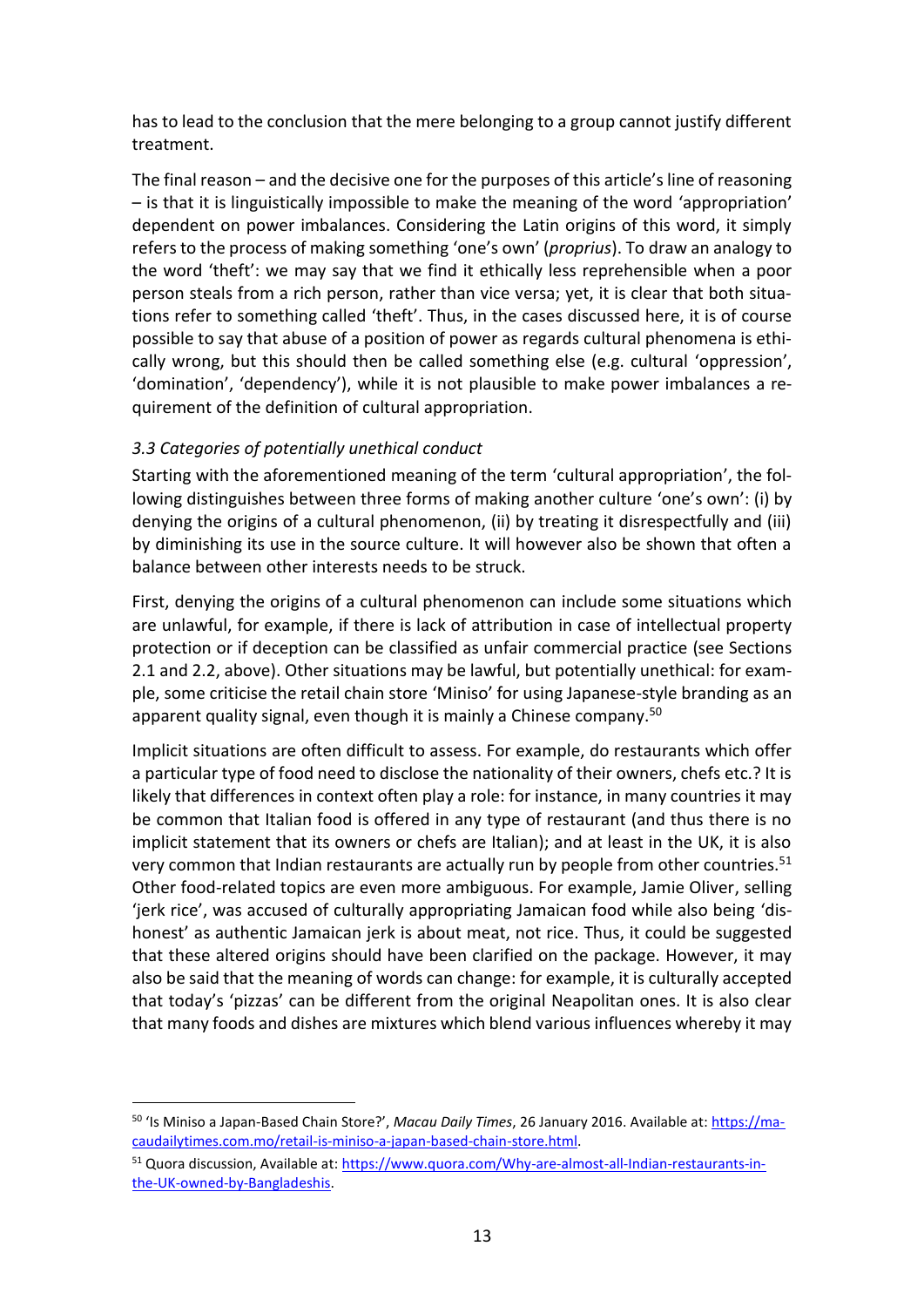be unrealistic, or even impossible, to expect that each and every potential cultural influence is fully explained.

This leads to the situations where there is no statement about a particular cultural origin at all. Here too, it may often not be realistic to expect that each and every cultural influence is disclosed; for example, in today's world, we may wear pieces of clothing which originate from various other places, but there is no expectation that we hang a sign around our neck that says 'I'm from x culture and I wear shoes from y culture, trousers from z culture etc.' In other cases, there may be legitimate interests not to mention one's group identity. For example, just because an actor plays a gay role (or indeed a straight one), does not lead to the obligation to disclose his or her sexual orientation. There can also be good reasons for authors to write anonymously, in particular where they want readers to engage with the substance of the text (as opposed to *ad-hominen* or group-related attacks $52$ ).

Second, some cases of cultural appropriation through disrespectful treatment also reach the threshold of being unlawful (e.g., under tort law), though those are rare examples (see Section 2, above). More generally, it is clear that here too the particular context often plays a decisive role. At the basic level, for example, certain signs or words may be seen as deeply offensive in one culture but not in another one (e.g. consider the swastika sign or false friends in British/American English). For some of the examples mentioned in Section 1, we also need to consider the context: for instance, is it about wearing a sombrero on a sunny day at the beach or at a party that intentionally makes fun of Mexican traditions?<sup>53</sup> And are particular names or signs that derive from indigenous cultures displayed and used in a way that is offensive or complimentary?<sup>54</sup>

In this category of potential cultural disrespect, it is particularly important to balance between this consideration with other interests such as artistic freedom and freedom of speech. There is no general ethical obligation only to write about topics related to one's own group identity or life experience (see also Section 3.1, above). For example, artists may deal with other cultures in a respectful way and make special efforts to do so.<sup>55</sup> However, artistic freedom also includes the right to mock cultural practices.<sup>56</sup> Moreover, the argument of cultural appropriation should not be used so as to exclude persons from other cultures from talking or writing about certain topics, even if it is done

<sup>52</sup> Kwame Anthony Appiah makes a similar point: 'Go Ahead, Speak for Yourself – Not every opinion needs to be underwritten by your race or gender or other social identity', *New York Times*, 10 August 2018. Available at: https://www.nytimes.com/2018/08/10/opinion/sunday/speak-for-yourself.html. <sup>53</sup> See also 'The Question of Cultural Appropriation', *Current Affairs*, 6 September 2017. Available at:

<https://www.currentaffairs.org/2017/09/the-question-of-cultural-appropriation> ('Is the originating group and its culture being celebrated, appreciated, and respected, or are they being degraded, mocked and accessorized?').

<sup>&</sup>lt;sup>54</sup> For this example see 'Is Cultural Appropriation Immoral (Deontology)?', 8 July 2018. Available at: [https://www.youtube.com/watch?v=P72Q7Srd6k8.](https://www.youtube.com/watch?v=P72Q7Srd6k8) 

<sup>&</sup>lt;sup>55</sup> Note the emerging practice of 'sensitivity reading', cf. 'What the Job of a Sensitivity Reader Is Really Like', *Vulture*, 5 January 2018. Available at: [http://www.vulture.com/2018/01/sensitivity-readers-what](http://www.vulture.com/2018/01/sensitivity-readers-what-the-job-is-really-like.html)[the-job-is-really-like.html.](http://www.vulture.com/2018/01/sensitivity-readers-what-the-job-is-really-like.html)

<sup>56</sup> E.g. see 'Weird Al' Yankovic's *Amish Paradise*. Available at: [https://www.youtube.com/watch?v=lOfZLb33uCg.](https://www.youtube.com/watch?v=lOfZLb33uCg)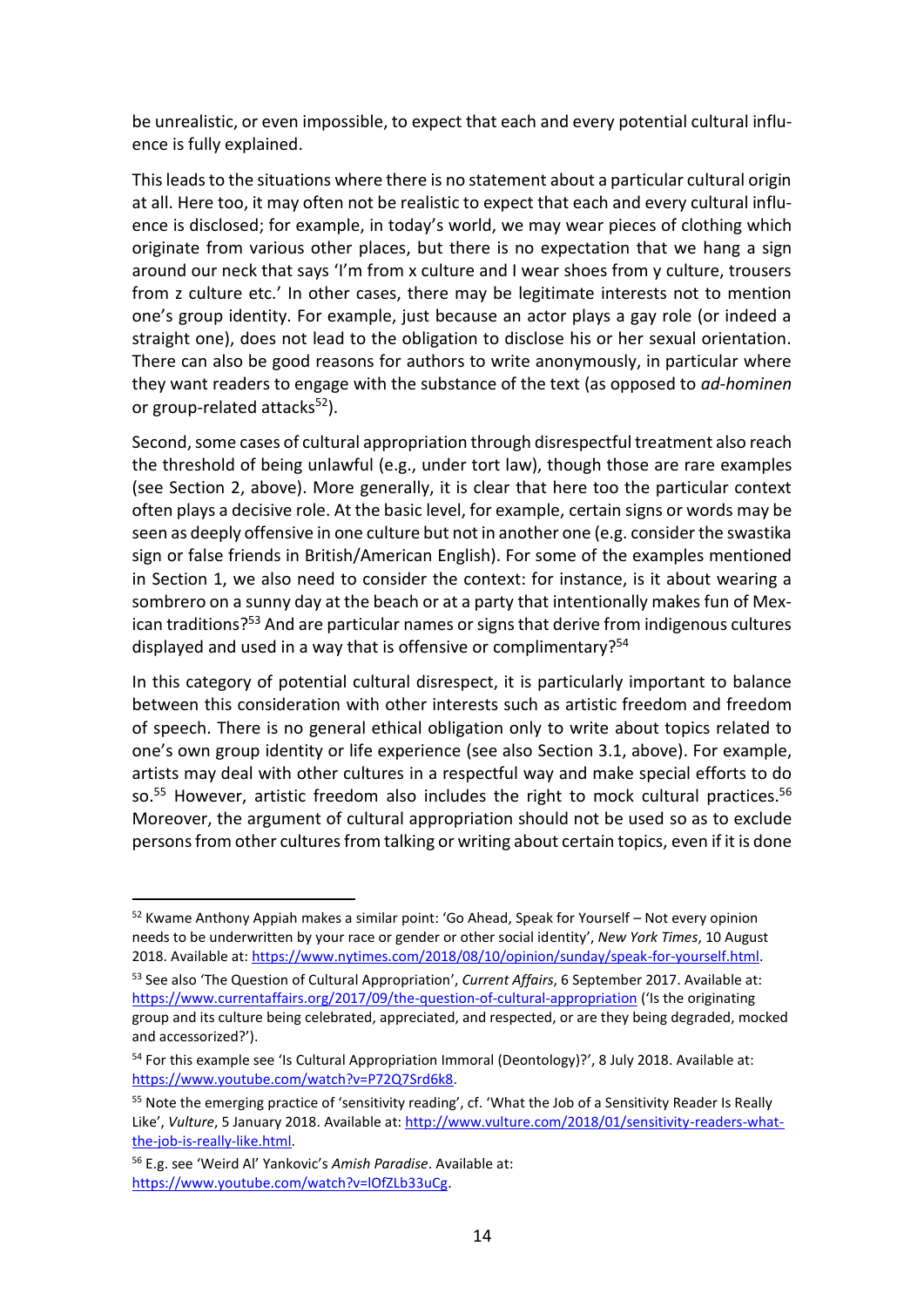in a way that is sceptical about a particular cultural phenomenon (e.g., criticising FGM<sup>57</sup>); thus, here the apt response should be to argue about the substance of the topic, rather than using the concept of 'cultural appropriation' as an *ad hominem* to silence the debate.<sup>58</sup>

Furthermore, in this category, we can include cases where the relevance of power imbalances plays a role. For example, making fun about a powerful group (e.g., a governing party, a dominant religious group) is more likely to be justified where this is one of the few means of the weaker group to challenge the former's influence and criticise certain practices (e.g., use satire in the wake of scandals in the Catholic church<sup>59</sup>). It may also take the legitimate form of 'subversive appropriation' in the international sphere, for example, where foreign ideas are used as a means of resistance against dominant powers (Merry, 1998, pp. 585-6).

Third, cultural appropriation can be about conduct which diminishes (or even make disappear) the use of a cultural phenomenon in the source culture. Here too, this is straight-forward as far as this phenomenon enjoys the protection of intellectual property rights (e.g., where a particular product or sign is protected by copyright or trademark law, see Section 2, above). Other cases could also be contemplated: for example, if Jamie Oliver's jerk rice becomes more popular than authentic Jamaican dishes, is this then inappropriate? $60$  And is this also the case where an actor plays a role of someone of another group and, doing so, takes away the job opportunities of actors of this group?<sup>61</sup>

To start with, it needs to be considered that such cases may also promote the cultural phenomenon in question. In other words, one should not simply assume that its use 'crowds out' the opportunities of the source culture, but that it can also result in a 'crowding in' effect. This line of reasoning can be particularly relevant where the popularity of a cultural phenomenon is fading. For example, in a programme about the Japanese woodcut art technique of ukiyo-e it is said that a declining number of Japanese artists apply it and that, according to a Japanese commentator, it is appreciated that a Canadian craftsman and an American designer merge it with forms of pop-art.<sup>62</sup>

Recognising the change of cultural phenomena is also relevant in some situations. For example, in the UK, chicken tikka masala is now seen as a 'British national dish', notably due to the way it has adjusted the original Indian dish to the needs of the local market.<sup>63</sup>

<sup>57</sup> A main reference point of the debate is the chapter 'Judging Other Cultures: The Case of Genital Mutilation' by Nussbaum 1999, pp. 118-29.

<sup>58</sup> See also the quote by Obama in Section 3.2, above.

<sup>59</sup> This has been a recent topic in Germany: 'Titanic vs Papst Benedit XVI: Was darf Satire?', *JE*, 11 July 2012. Available at [http://www.juraexamen.info/titanic-vs-papst-benedikt-xvi-was-darf-satire/.](http://www.juraexamen.info/titanic-vs-papst-benedikt-xvi-was-darf-satire/)

<sup>60</sup> See also BBC Africa Debate 'Can You Trademark Culture?', 1 October 2017. Available at: <https://www.bbc.co.uk/programmes/w3cstwlp> ('misappropriation' as a form of appropriation).

<sup>61</sup> See 'The Issue with Able-Bodied Actors Taking Roles with Disabilities', *The Student Newspaper*, 12 September 2018. Available at: [http://www.studentnewspaper.org/the-issue-with-able-bodied-actors-tak](http://www.studentnewspaper.org/the-issue-with-able-bodied-actors-taking-roles-with-disabilities/)[ing-roles-with-disabilities/.](http://www.studentnewspaper.org/the-issue-with-able-bodied-actors-taking-roles-with-disabilities/)

<sup>&</sup>lt;sup>62</sup> See example (8) in Section 1, above.

<sup>&</sup>lt;sup>63</sup> As famously noted by the UK foreign secretary Robin Cook in 2001, see 'Robin Cook's chicken tikka masala speech'. Available at: [https://www.theguardian.com/world/2001/apr/19/race.britishidentity.](https://www.theguardian.com/world/2001/apr/19/race.britishidentity)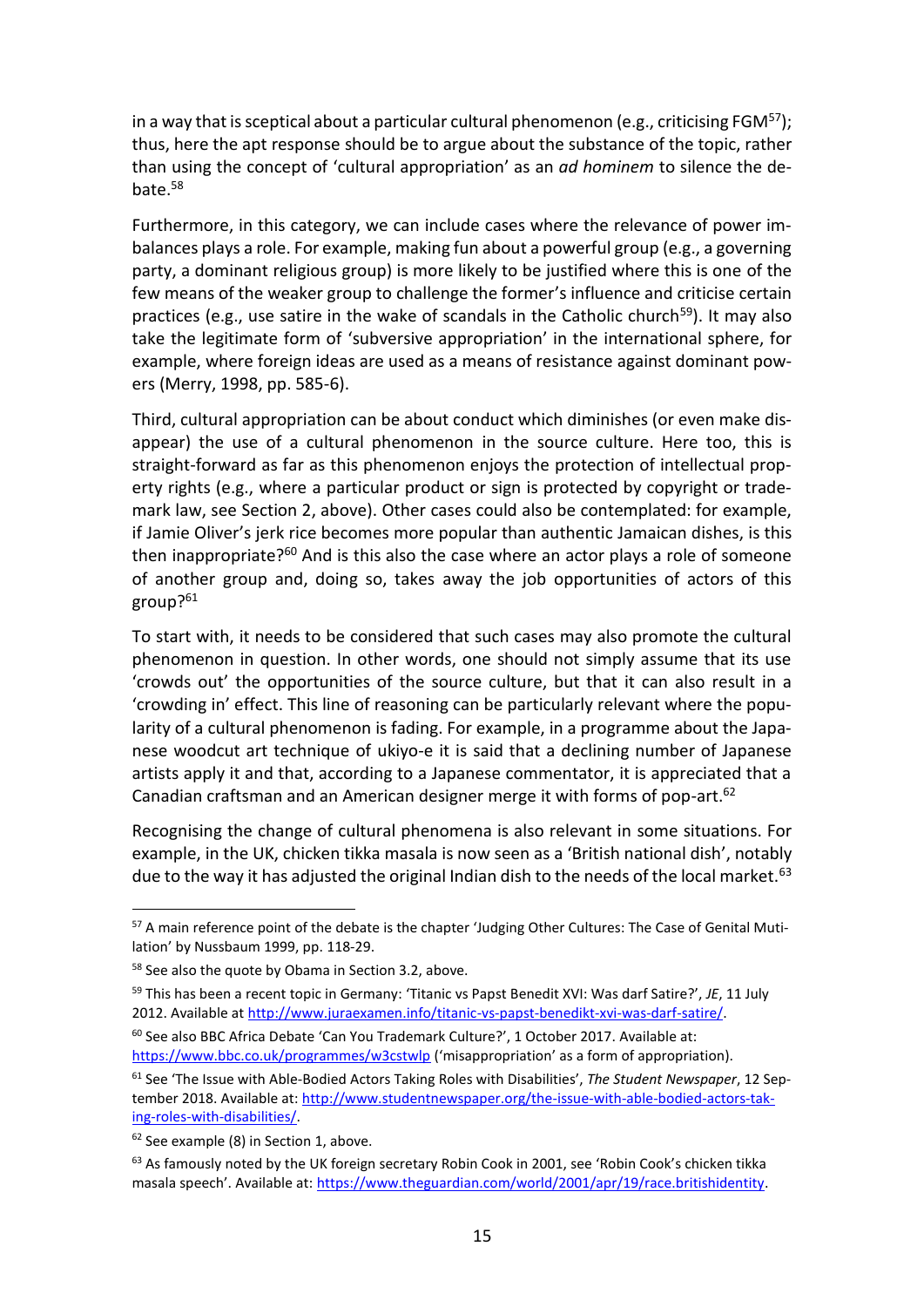In the US, the history of jazz music may be seen as an example of its cultural appropriation by white composers (Paul Whiteman in particular); yet, as it has evolved, it has also gained appeal to the wider public as 'America's classical music'.<sup>64</sup>

Finally, here too, we have to balance the interests in question. For example, the argument that actors of certain groups should not play certain roles goes against principles of artistic freedom and it may well be left to the audience to decide whether they mind watching, say, a play with a straight actor in a transgender role. With respect to the cases of economic competition (regarding dishes, music or other products), it can is also be argued that it may be best to let consumers decide which product they prefer. However, this can be different where power imbalances distort the level playing field: for example, if a restaurant chain purchases the building next to an ethnic family restaurant and opens a restaurant which copies the latter's menu, it may well be seen as unethical (or indeed it may constitute a violation of unfair competition law, see Section 2.2, above).

To conclude, the differentiated position developed in this section accepts only some cases of cultural appropriation. It is therefore suggested that the term 'cultural appropriation' is an example of a 'concept creep' – akin, and possibly related, to the critical finding by Haslam that negative concepts in psychology such as abuse, bullying and prejudice 'have expanded their meanings so that they now encompass a much broader range of phenomena than before' (Haslam, 2016).

## **4. Law (Again): Possible Legal Responses**

The previous sections have shown that proponents of the concept of cultural appropriation suggest a fairly large number of cases, but that only some of these cases may under some circumstances be unlawful and that some further cases may be unethical. On this basis, this section addresses possible legal responses, aiming at rules that either prevent cultural appropriation to a larger degree or – if one takes a more sceptical view – prevent the overreach of cultural appropriation in the social sphere.

This topic also includes arguments against the use of law. Legal theorists frequently discuss the possible limits of law: in Europe and North America, works on law's legitimate scope often start with Mill's 'harm principle' and then discuss how far legal intervention may also be justified on other grounds (overview in Stanton-Ife, 2006; using Kantian arguments Ripstein, 2009). It can also be seen as a typical 'Western' position that morality and law are treated as substitutes: thus, if there are strong moral norms, it is argued that the repressive force of law is not needed (e.g. Osiel, 2019). By contrast, non-Western legal traditions, notably religious laws, often have less hesitation to extend their reach to all areas of life (for an overview of legal traditions see Glenn, 2014). Consequently, there cannot be any global consensus how far legal rules should address the topic of cultural appropriation. Still, it is possible to identify the following normative considerations (based on a general 'Western' perspective)

<sup>64</sup> For the conflicting positions see, e.g., 'Black Rhythm, White Power', *The Morningside Review*, 2007/08. Available at: [https://morningsidereview.org/essay/black-rhythm-white-power/.](https://morningsidereview.org/essay/black-rhythm-white-power/)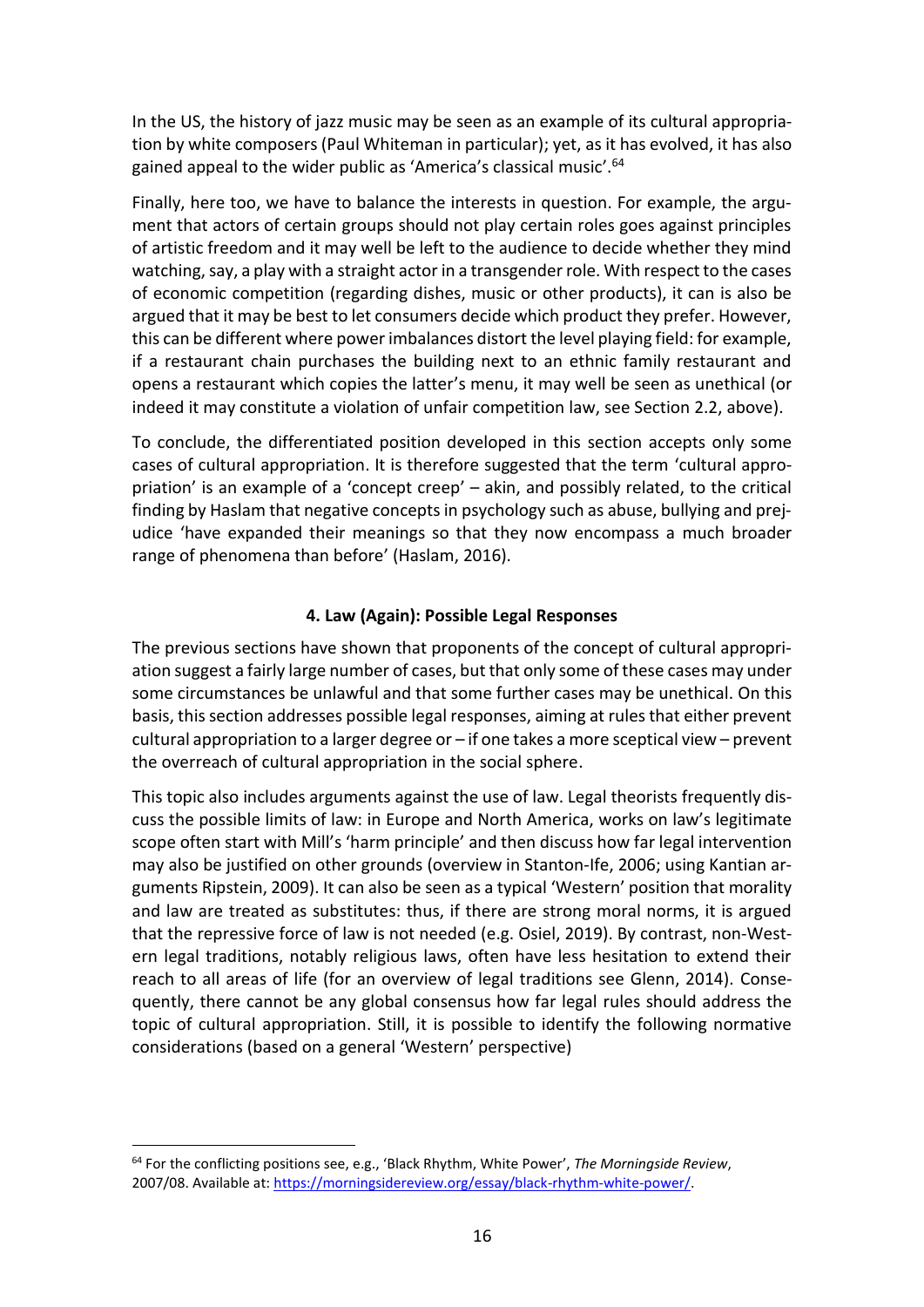## *4.1 More rules preventing cultural appropriation?*

The three categories of potentially unethical conduct identified in the previous Section (Section 3.3, above) referred to some situations where existing laws already cover such cases of cultural appropriation. The question raised here is therefore whether the law should go further: so as far as cultural appropriation is unethical, should more situations be treated as unlawful?

Some legal scholars advocate that intellectual property law should broaden its scope. Susan Scafidi explicitly proposes new rules that protect cultural products of source communities, such as community-generated art forms(Scafidi, 2005, p. xi). More specifically, others also suggest extensions of particular types of intellectual property, for example, granting greater copyright protection to indigenous communities (Carpenter 2004; Merges 2011, p. 267) and broadening the scope of performer's rights(Pavis, 2018). However, it is also accepted that intellectual property protection should not be limitless. According to Scafidi, intellectual property should not be 'expanded to a degree that threatens to impoverish the public domain and strangle creative enterprise', as can also be seen in its temporal limitations as compared to rights to real and personal property (Scafidi, 2005, pp. xi, 17). Similarly, the prior review of the existing laws concluded that tooextensive legal protection can have a negative effect (Section 2.3, above). Thus, any extension of intellectual property law should only be contemplated in a modest way, for example, reflecting trends to provide greater protection for traditional knowledge (Section 2.1, above), with further details dependent on the specific context of the country and culture in question (similar Fisher, 2018).

Extending the legal protection against cultural appropriation can also be challenged for other reasons. To start with, it may cause problems of legal certainty: it is often practically difficult to establish who created a particular cultural phenomenon and how it may have become mixed with other phenomena (see Section 3.1, above); in the words of Sally Merry, 'culture as contested, historically changing, and subject to redefinition in multiple and overlapping field' (Merry, 1998, p. 602). Moreover, if one considers possible acts of cultural appropriation beyond intellectual property law, it is bound to be even more difficult to define the boundaries of unlawful conduct.

Further objections concern the need to consider other interests, which also means that it would be difficult to develop workable general legal rules. As we have already seen for the categories of potentially unethical conduct (Section 3.3, above), it is often necessary to balance any legitimate claims of cultural appropriation with considerations such as artistic freedom and freedom of speech. Finally, cultural phenomena need space to flourish: thus, it is also suggested that further legalisation and marketisation of culture would not be in their best interest.

## *4.2 More rules preventing overreach of cultural appropriation?*

The analysis of potentially unethical conduct in Section 3 referred to situations where some allege cultural appropriation but where there are better reasons to argue that the conduct is ethically acceptable. So should law have something to say about such misled claims made by supporters of cultural appropriation?

The main reason this could be contemplated is that unjustified but successful accusations of 'cultural appropriation' may be harmful in demanding 'pure cultures'. Thus, such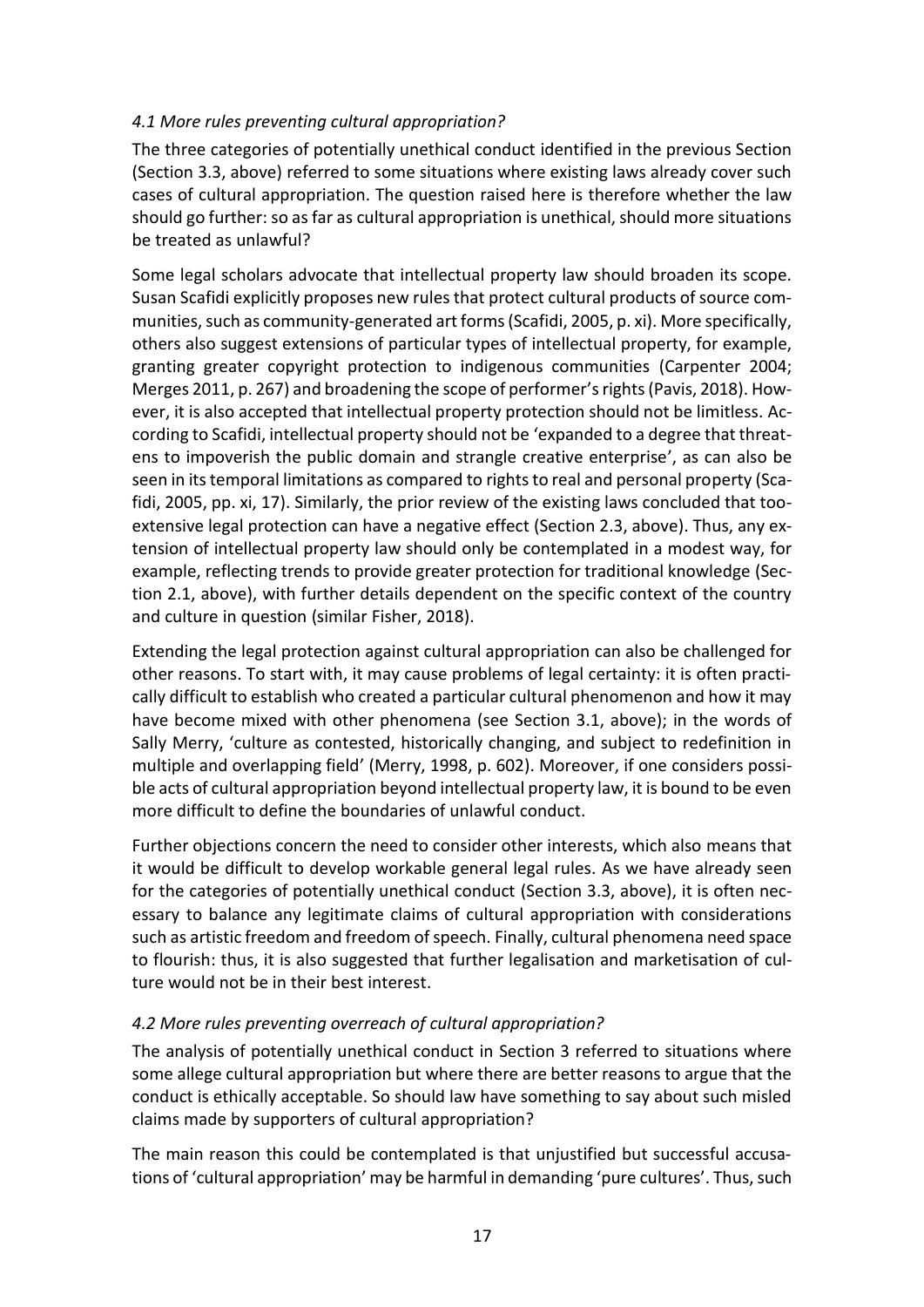a position could discourage cultural borrowing and mixing, disregarding the evidence that such forms of hybridisation have been essential to much of human progress (see Section 3.1, above). Reference can also be made to the wider debate about 'identity politics' (e.g., Appiah, 2018; Fukuyama, 2018; Lilla, 2017). Here recent publications often criticise how the group-based identity politics of both the far-right and the far-left disregard both human commonalities and individual responsibilities. For example, it is stated that human commonalities are beneficial in their emphasis on openness, diversity and competition of ideas, while an emphasis on group identities leads to localism, exclusiveness and ideological cleansing; and that once one 'ceases to see people as individuals, and rather sees them as symbols of a class, violence usually follows' (e.g. referring to Nazi Germany, the Soviet Union and Idi Amin's Uganda).<sup>65</sup>

Considering possible legal responses, some circumstances are clearly outside any specific legal rules: for example, it is entirely up to the host of a Halloween party whether to invite persons who like to dress in a way the host may or may not regard as cases of cultural appropriation. By contrast, in other circumstances, legal rules (including contracts) can be means to prevent the overreach of cultural appropriation. Some of those legal rules may be of a specific nature. For example, considering the situation of a publisher cancelling a contract 'for good cause' with an author because he/she wrote from the perspective of another culture, $66$  contractual interpretation may lead to the rejection of such a 'good cause'. Other examples may concern the ongoing debate how universities deal with group identities (e.g. Kronman, 2019; Lukianoff and Haidt, 2018): here, for instance, as far as speakers are wrongly accused of cultural appropriation, rules that promote viewpoint diversity within universities may come into play.<sup>67</sup>

Vis-à-vis more general laws, anti-discrimination laws can potentially be relevant. These laws are usually phrased in a way that, in certain fields, discrimination based on sex, age, race, ethnicity, nationality, disability and so on is prohibited.<sup>68</sup> Thus, an example may be a job advertisement which limits the position to a certain group of persons, wrongly justifying this restriction with the risk of cultural appropriation: for instance, this has found to be the case for a restaurant from a particular culture refusing to hire people from other cultures.<sup>69</sup>

<sup>65</sup> The online magazine *Quillette* focusses on these issues, see e.g. Sami J. Karam, 'Purity or Universalism?', *Quillette*, 27 September 2018. Available at: [https://quillette.com/2018/09/27/purity-or-universal](https://quillette.com/2018/09/27/purity-or-universalism/)[ism/;](https://quillette.com/2018/09/27/purity-or-universalism/) Neema Parvini, 'Individuals and Symbols', *Quillette*, 18 October 2018. Available at: [https://quil](https://quillette.com/2018/10/18/individuals-and-symbols/)[lette.com/2018/10/18/individuals-and-symbols/.](https://quillette.com/2018/10/18/individuals-and-symbols/) For criticism see e.g. 'Free Thought for the Closed-Minded', *Slate*, 8 January 2019. Available at: [https://slate.com/technology/2019/01/quillette-claire-leh](https://slate.com/technology/2019/01/quillette-claire-lehmann-intellectual-dark-web.html)[mann-intellectual-dark-web.html.](https://slate.com/technology/2019/01/quillette-claire-lehmann-intellectual-dark-web.html)

<sup>66</sup> Kenan Malik argues in a similar way: 'In Defense of Cultural Appropriation', *New York Times*, 14 June 2017**.** Available at: [https://www.nytimes.com/2017/06/14/opinion/in-defense-of-cultural-appropria](https://www.nytimes.com/2017/06/14/opinion/in-defense-of-cultural-appropriation.html)[tion.html.](https://www.nytimes.com/2017/06/14/opinion/in-defense-of-cultural-appropriation.html)

 $67$  A recent example are the 'Chicago principles' and their endorsement by the Heterodox Academy. Available at: [https://heterodoxacademy.org/hxa-awards-chicago/.](https://heterodoxacademy.org/hxa-awards-chicago/) For a critical discussion of the principles: Lee 2018.

<sup>&</sup>lt;sup>68</sup> For a comparison of some of the differences see, e.g., Suk, 2012; Suk, 2007.

<sup>69</sup> 'Restaurant fined \$4,000 for Refusing to Hire a Waiter Because he Wasn't Asian', *New Food Economy*, 22 February 2018. Available at: [https://newfoodeconomy.org/ichiba-ramen-justice-department-na](https://newfoodeconomy.org/ichiba-ramen-justice-department-national-origin-discrimination/)[tional-origin-discrimination/.](https://newfoodeconomy.org/ichiba-ramen-justice-department-national-origin-discrimination/)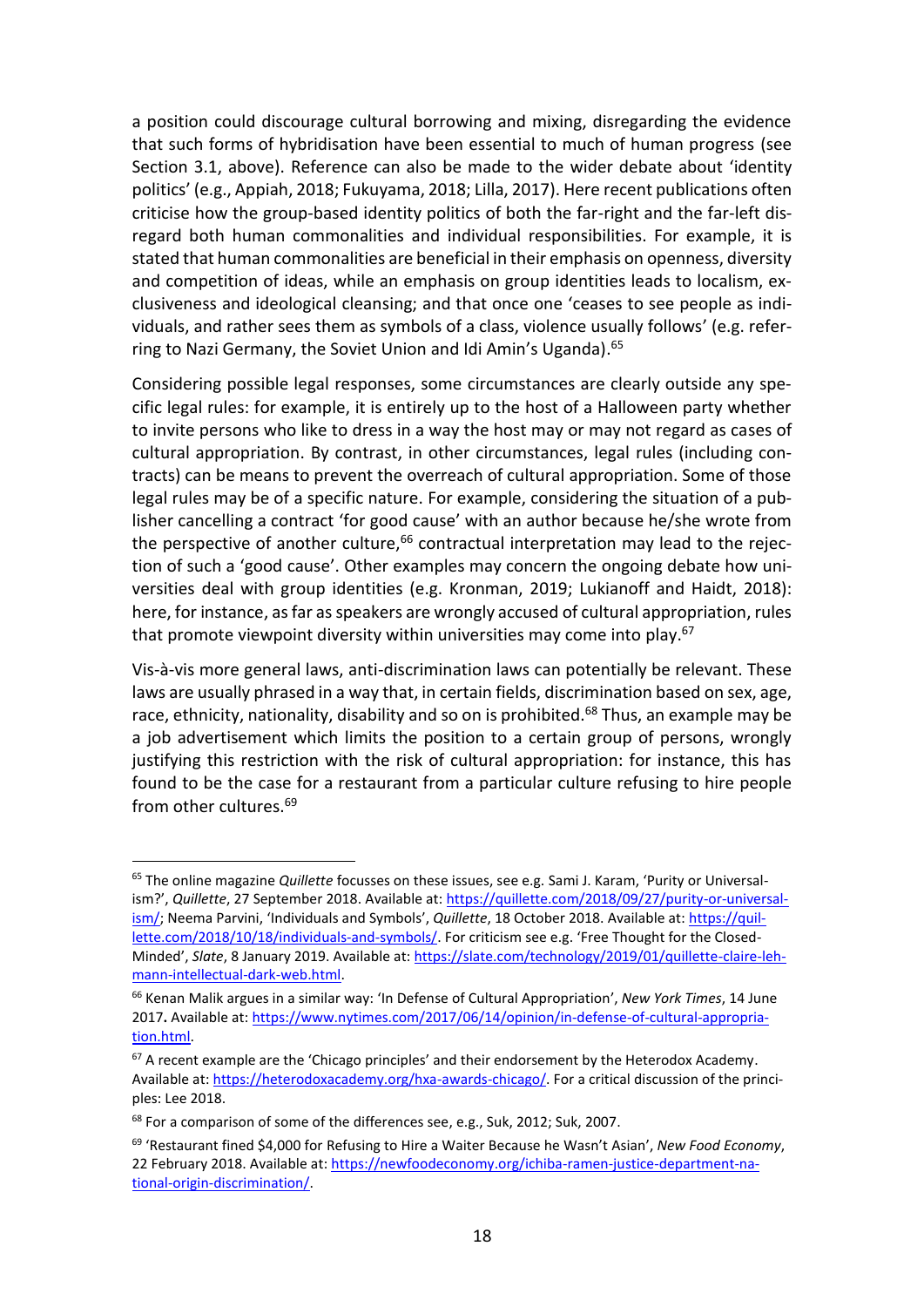Finally, here too, free speech law is another general area which is frequently mentioned in the debate between supporters and opponents of identity politics. For example, this issue often emerges in a situation where defenders of group identities, including those who take a wide notion of cultural appropriation, accuse persons with a more universalist or individualist perspective of disrespect towards their group identity to which the universalists/individualists respond that free speech gives them the right to disregard the group identity focus of the formers.<sup>70</sup> The best response is here that both sides can use freedom of speech (and other rights) to defend their position. As in the previous sub-section, it is therefore suggested that law should leave the outcome of such a disagreement about culture and identity politics to the non-legal sphere.

### **5. Conclusion**

The topic of 'cultural appropriation' has been frequently discussed in recent years. Yet, this is the first article that aims to analyse it from a law and ethics perspective. It aimed to give fair consideration to both sides of the argument. Thus, on the one hand, it has rejected the view that 'there is no such thing' as cultural appropriation.<sup>71</sup> This rejection should be a matter of course since, objectively, there are some laws which address some variants of cultural appropriation. In addition, some of the cases where ethical considerations speak against cultural appropriation should also be fairly uncontentious, for example, where it involves deceit.

On the other hand, it is also suggested that some of the supporters of the concept of cultural appropriation overstate their case. For example, merely using a foreign cultural phenomenon (e.g., practicing yoga) is unlikely to raise any legal and ethical concerns, and imposing a general restriction to any cultural borrowing and mixing should also be rejected. Thus, instead of a general 'ban', this article suggests that potentially unethical conduct needs to (i) deny the origins of a cultural phenomenon, (ii) treat it disrespectfully or (iii) diminish its use in the source culture, all of which then also needs to be balanced with other interests.

Overall, this article has avoided taking an absolutist position as regards cultural appropriation. This does not advocate relativism but asks for a balanced approach. It is also suggested that law's role should be limited, leaving space for the role of ethical considerations. Finally, it is clear that, while this article has discussed cultural appropriation at a general level, in practice the local context often plays a decisive role – and, thus, the debate is bound to continue.

 $70$  Searching Google News leads to more than 20,000 hits[, http://news.google.com/search?q=](http://news.google.com/search?q=%22identity+politics%22+%22free+speech)'identity+politics'+'[free+speech](http://news.google.com/search?q=%22identity+politics%22+%22free+speech)'.

 $71$  E.g. Reddit discussion, Available at: [https://www.reddit.com/r/unpopularopinion/com](https://www.reddit.com/r/unpopularopinion/comments/81gjlk/there_is_no_such_thing_as_cultural_appropriation/)ments/81gjlk/there is no such thing as cultural appropriation/.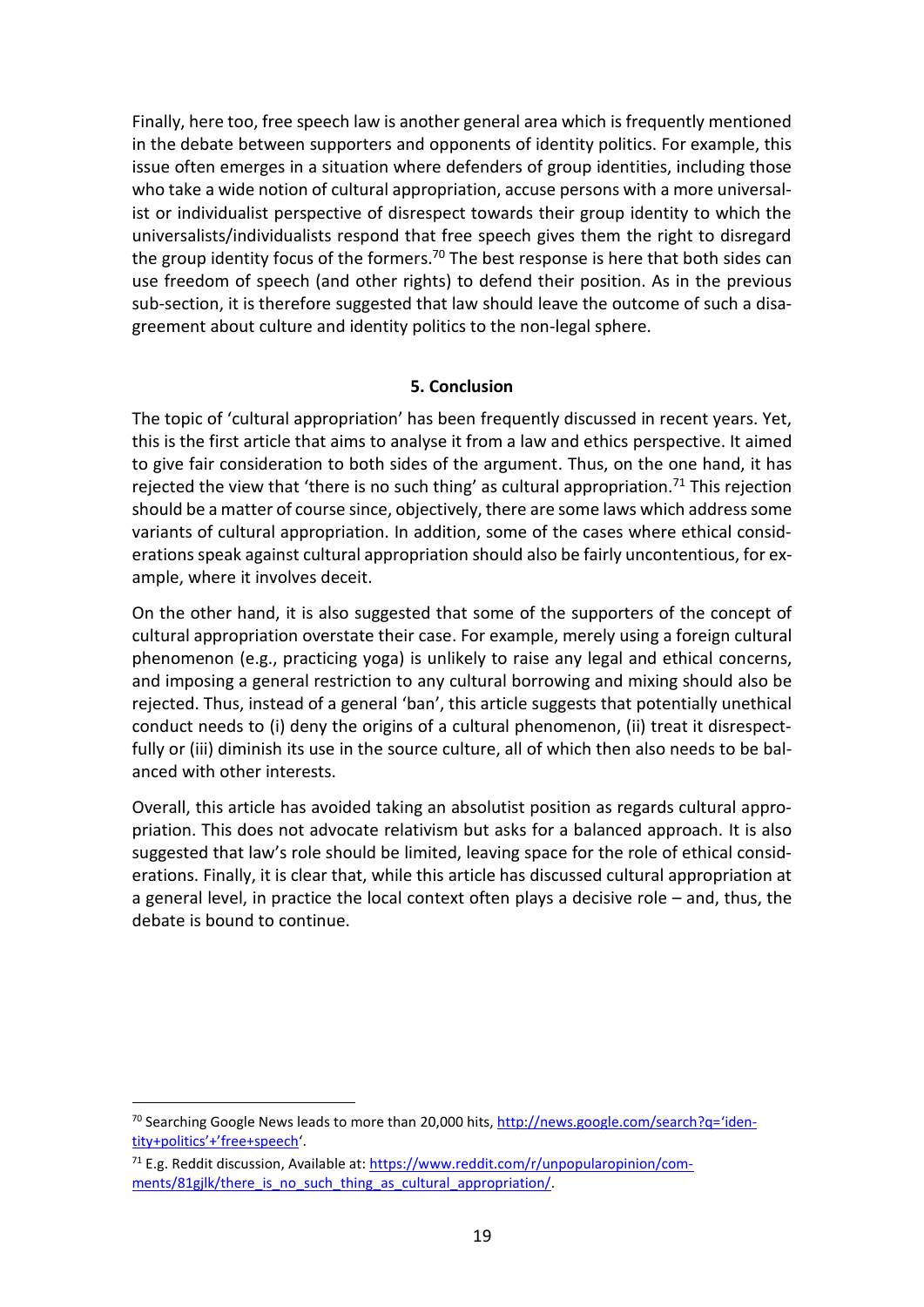## **References**

**Appiah KA** (2018) *The Lies That Bind: Rethinking Identity*. New York: Liveright.

**Aylen D** (2018) Worldwide: prior rights and registered intellectual property, *Mondaq*, 7 June 2018. Available at: http://www.mondaq.com/canada/x/708556/Trade-

mark/Prior+Rights+And+Registered+Intellectual+Property (accessed 24 November 2019).

**Bar-Yam T** (2016) 'Considering collective agency in Kant's ethics, Working Paper 30 December 2016. Available at: https://ssrn.com/abstract=2908704 (accessed 24 November 2019).

**Boldrin M and Levine DK** (2010) *Against Intellectual Monopoly*. Cambridge: Cambridge University Press.

**Brüggemeier G, Colombi Ciacchi A and O'Callaghan P** (eds) (2010) *Personality Rights in European Tort Law*. Cambridge: Cambridge University Press.

**Burk DL** (2012) Law and economics of intellectual property: in search of first principles. *Annual Review of Law and Social Science* **8**, 397–414.

**Carpenter MM and Hetcher S** (2014) Function over form: bringing the fixation requirement into the modern era. *Fordham Law Review* **82**, 2221–2271.

**Carpenter MM** (2004) Intellectual property law and indigenous peoples: adapting copyright law to the needs of a global community. *Yale Human Rights and Development Journal* **7**, 51–78.

**Carr G** (2013) Protecting intangible cultural resources: alternatives to intellectual property law. *Michigan Journal of Race and Law* **18**, 363–390.

**Carugno G** (2018) How to protect traditional folk music? some reflections upon traditional knowledge and copyright law. *International Journal for the Semiotics of Law* **31**, 261–274.

**Chua A** (2018) *Political Tribes: Group Instinct and the Fate of Nations*. London: Bloomsbury.

**Collins S** (2019) Who owns Ananse? the tangled web of folklore and copyright in Ghana. *Journal of African Cultural Studies* **2018**, 178–191.

**Copp D** (ed) (2006) *The Oxford Handbook of Ethical Theory*. Oxford: Oxford University Press.

**Dagne TW** (2015) Beyond economic considerations: (re)conceptualizing geographical indications for protecting traditional agricultural products. *International Review of Intellectual Property and Competition Law* **46**, 682–706.

**Driver J** (2014) The history of utilitarianism, in *Stanford Encyclopedia of Philosophy*. Available at: https://plato.stanford.edu/entries/utilitarianism-history/ (accessed 24 November 2019).

**Faure M** (ed) (2009) *Tort Law and Economics*. Cheltenham: Edward Elgar.

**Fisher W** (2018) The puzzle of traditional knowledge. *Duke Law Journal* **67**, 1511–1578.

**Fukuyama F** (2018) *Identity: The Demand for Dignity and the Politics of Resentment*. New York: Farrar, Straus and Giroux.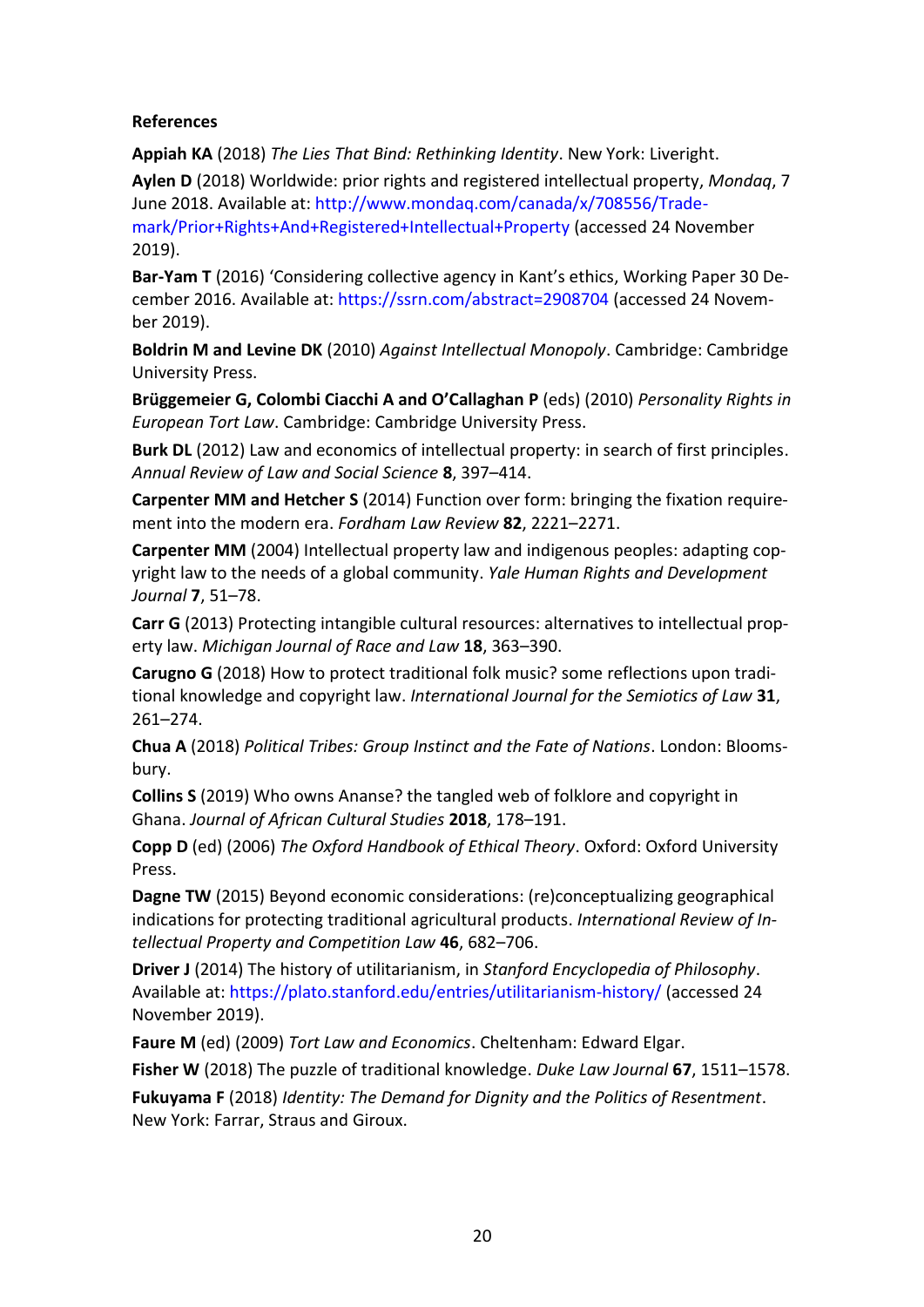**Germain CM.** (2019) Don't steal my recipe! a comparative study of French and U.S. law on the protection of culinary recipes and dishes against copying, University of Florida Levin College of Law Research Paper. Available at[: https://ssrn.com/abstract=3393891](https://ssrn.com/abstract=3393891) (accessed 24 November 2019).

**Glenn PH** (2014) *Legal Traditions of the World*. 5th edn. Oxford: Oxford University Press.

**Haslam N** (2016) Concept creep: psychology's expanding concepts of harm and pathology. *Psychological Inquiry* **27**, 1–17.

**Inawat RJ** (2015) 'Music as cultural heritage: analysis of the means of preventing the exploitation of intangible cultural heritage. *John Marshall Review of Intellectual Property Law* **14**, 228–248.

**Jaszi, P** (2017) Protecting traditional cultural expressions – some questions for lawmakers, *WIPO Magazine* August 2017. Available at: http://www.wipo.int/wipo\_magazine/en/2017/04/article\_0002.html (accessed 24 November 2019).

**Kant I** (1785/2003) *Groundwork of the Metaphysic of Morals*, quoted as edited by Thomas E. Hill, Jr, and Arnulf Zweig. Oxford: Oxford University Press.

**Kariyawasam K** (2012) 'Protection of indigenous artistic works against unauthorised reproduction – has Australian consumer law been effective in stopping misleading and deceptive conduct in the indigenous art market?. *International Review of Intellectual Property and Competition Law* **43**, 532–554.

**Kennedy A-M and Laczniak GR** (2014) Indigenous intellectual property rights: ethical insights for marketers. *Australasian Marketing Journal* **22**, 307–313.

**Kenyon AT** (2016) *Defamation: Comparative Law and Practice*. London: UCL Press.

**Kronman AT** (2019) *The Assault on American Excellence*. New York: Free Press.

**Kuprecht K** (2013) *Indigenous Peoples' Cultural Property Claims*. Berlin: Springer.

**Lee P** (2018) Student protests and academic freedom in an age of #BlackLivesMatter. *Ohio State Law Review* **79**, 223–278.

**Li L** (2014) *Intellectual Property Protection of Traditional Cultural Expressions*. Berlin: Springer International.

**Lilla M** (2017) *The Once and Future Liberal: After Identity Politics*. New York: Harper. **Lukianoff G and Haidt J** (2018) *The Coddling of the American Mind: How Good Intentions and Bad Ideas Are Setting Up a Generation for Failure*. New York: Penguin.

**Merges RP** (2011) *Justifying Intellectual Property*. Cambridge, MA: Harvard University Press.

**Merry SE** (1998) Law, culture, and cultural appropriation. *Yale Journal of Law & the Humanities* **10**, 575–603.

**Moynihan K** (2018) How Navajo Nation v. Urban Outfitters illustrates the failure of intellectual property law to protect native American cultural property. *Rutgers Race & the Law Review* **19**, 51–73.

**Msomi ZN** (2015) Protecting indigenous knowledge using intellectual property rights law: the Masakhane Pelargonium case. *Africanus: Journal of Development Studies* **45**, 71–86.

**Nussbaum MC** (1999) *Sex and Social Justice*, New York: Oxford University Press.